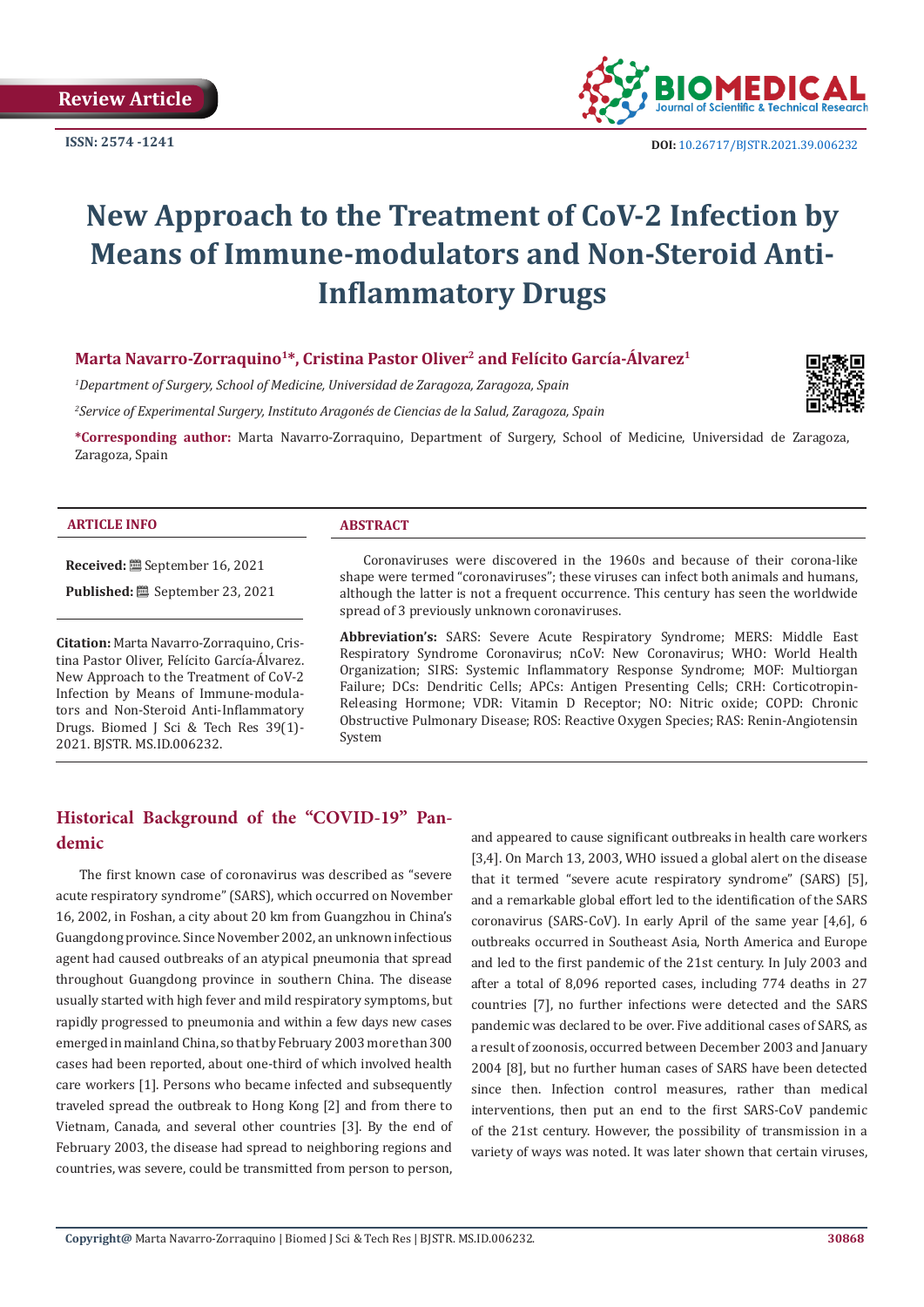similar to SARS-CoV found in bats, could infect human cells without prior adaptation [9,10], indicating that SARS could re-emerge [11]. Indeed, 10 years after the first occurrence of SARS-CoV, a man in Saudi Arabia died of "acute respiratory syndrome" and in his serum the "coronavirus" had been isolated, this syndrome was called "Middle East Respiratory Syndrome coronavirus" (MERS) because of its place of origin. In April 2012, several cases of "severe respiratory illness" had already occurred in a hospital in Jordan [12], these cases were retrospectively diagnosed, and considered to be human-to-human transmitted, furthermore in the United Kingdom, 3 cases of MERS were reported in September 2012 [13].

In May 2015, a single person, returning from the Middle East, initiated a nosocomial MERS outbreak in South Korea that affected 16 hospitals and 186 patients [14]. By April 26, 2016, 1,728 MERS cases, including 624 deaths, had been confirmed in 27 countries [15,16]. (Figure 1) In the accompanying figure, published in 2016 (copied from review paper: de Wit E, Doremalen VN, Falzarano D, et al. SARS and MERS: recent insights into emerging coronaviruses. Nat Rev Microbiol. (2016) 14: 523-34.doi: 10.1038/nrmicro.2016.81) shows as different ways of coronavirus transmission. Bats could have been the main reservoir of the coronavirus 30 years before passing to humans, due to "cross-species transmission" between bats and camels; these animals, through continuous contact with humans, could have produced the direct zoonosis that gave rise to MERS-CoV. Moreover, the detection of the virus in "palm civets"

(Chinese species) and in a "raccoon dog" (Japanese raccoon), as well as the detection of antibodies to the virus in the Chinese ferretbadger (also known as small-toothed ferret- badger) observed at a live animal market in Shenzhen, China [17] alerted researchers to the possible transmission of the virus to humans. However, these animals were only incidental hosts, as there was no evidence of SARS-CoV-like virus circulation in "palm civets," both in the wild and in breeding facilities [18]. Thus, the search for the MERS-CoV reservoir initially focused on bats, but a serological study in dromedaries from Oman and the Canary Islands showed a high prevalence of MERS-CoV neutralizing antibodies in these animals [19]. In addition, MERS-CoV RNA was detected in swabs collected from dromedaries on a farm in Qatar that was associated with two human cases of MERS, and infectious virus was isolated from dromedaries in Saudi Arabia and Qatar [20-23], and serological tests also detected circulation of a MERS-CoV-like virus in dromedaries in the Middle East, East Africa, and North Africa. Dromedaries in Saudi Arabia harbor several viral genetic lineages [24], including those that have caused outbreaks in humans. Taken together, these data pointed to the role of dromedaries as a reservoir of MERS-CoV. The ubiquity of infected dromedaries near humans and the resulting zoonosis may explain why MERS-CoV continues to cause human infections, whereas SARS-CoV, without the continued presence of an infected intermediate host and with relatively infrequent human-bat interactions, had not caused further human infections.

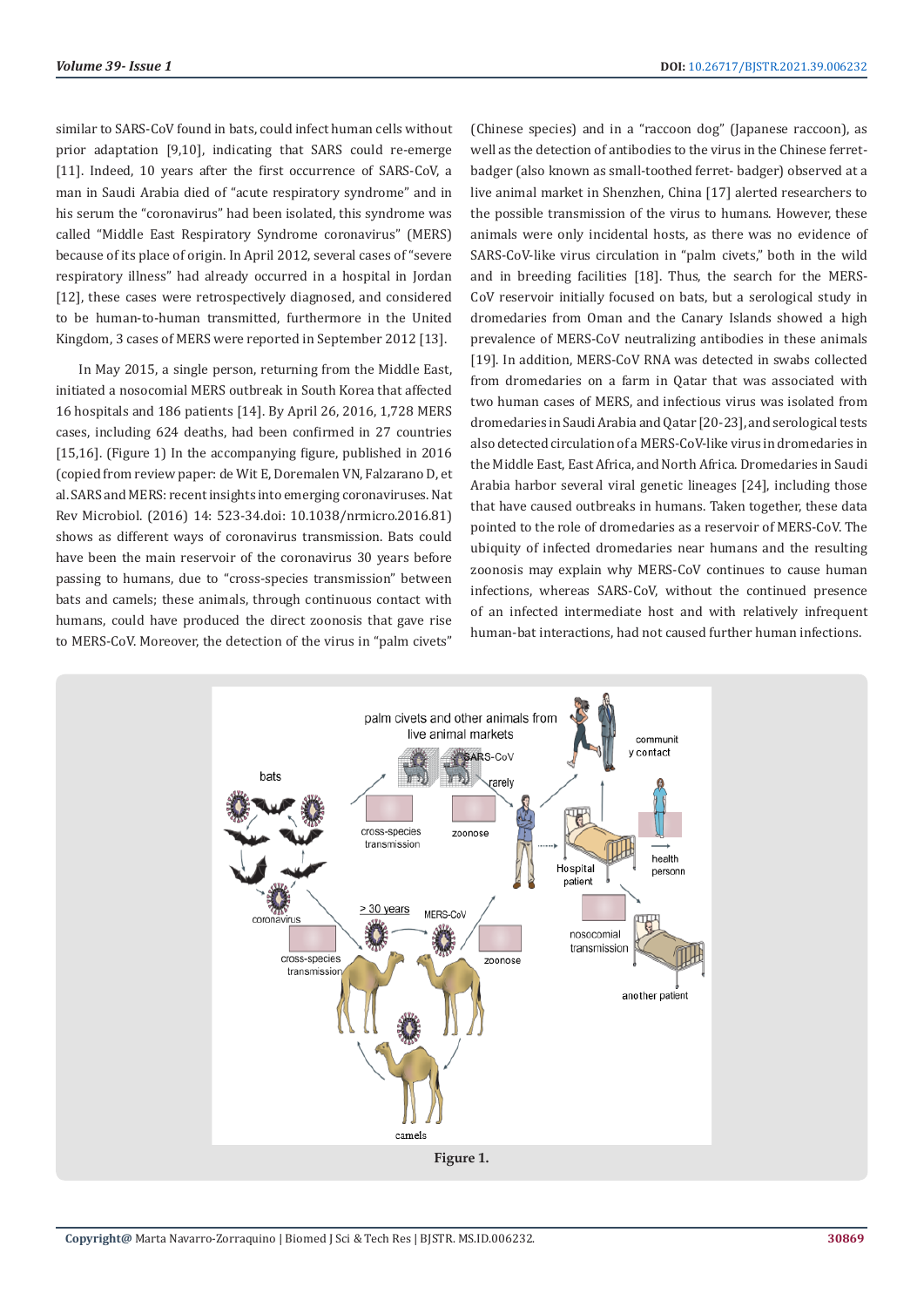Person-to-person transmission of SARS-CoV and MERS-CoV occurred primarily through nosocomial transmission. Between 43.5 and 100% of MERS cases in individual outbreaks were hospital-related, and very similar observations were made for some of the SARS clusters [25-26]. Transmission among family members occurred in only 13 to 21% of MERS cases and 22 to 39% of SARS cases. Patient-to- patient transmission of MERS-CoV was the most common route of infection (62-79% of cases), whereas for SARS-CoV, infection of health care workers by infected patients was very common (33-42%) [25]. The predominance of nosocomial transmission is probably due to the fact that substantial virus shedding occurs only after symptom onset [27-28], when most patients are already seeking medical care [29]. An analysis of hospital surfaces after treatment of patients with MERS showed the ubiquitous presence of viral RNA in the environment for several days after patients stopped testing positive [30]. In addition, many SARS or MERS patients were infected through "superpropagators" [25-27,31-33]. As of 2016, it had already been provided, in various publications, that the key features of these viruses are: the predominance of nosocomial transmission, pathogenesis driven by a combination of viral replication in the lower respiratory tract and an aberrant host immune response, and several potential treatments for SARS and MERS in animal models and "*in vitro*" had also been suggested, including small-molecule protease inhibitors, neutralizing antibodies and inhibitors of the host immune response.

### **Current Pandemic COVID-19**

In December 2019, a new coronavirus ("nCoV") emerged in Wuhan, Hubei province in China. Attention was focused on the Huanan food market, where in addition to fish, livestock animals were also traded. However, analysis of the first 41 hospitalized patients showed that the Wuhan seafood market might not be the main source for the spread of a new virus [34]. Nevertheless, an epidemic of severe pneumonia of unknown cause soon appeared [35], and genomic sequencing of viral isolates from five pneumonia patients hospitalized from December 18 to 29, 2019, indicated the presence of a previously unknown "b- CoV" strain in patients [36]. This "new" coronavirus (nCoV) subsequently spread from the original outbreak site in China and was designated as "SARS-CoV-2" by the World Health Organization (WHO) on January 12, 2020 and the disease as "COVID-19" on February 11, 2020 [37] and this virus was confirmed to have 75-80% similarity to the coronavirus that caused severe acute respiratory syndrome (SARS-CoV) [38]From February 2020 to April 2020, the disease "COVID-19" affected 188 countries worldwide. [38]and up to July 14, 2020 the cumulative number of confirmed cases was 13.1 million people and at least 572,426 people died from SARS-CoV-2 infection [39], the incidence of deaths ranged from less than 1% to 3.7% among the different countries [40], these figures were compared with the rate of deaths

from influenza which was less than 0.1% [35].

After the first pandemic period, the incidence of COVID-2 infected cases declined during the summer months and then rose again significantly from September/October 2020 to date (31 January 2021), the increase in incidence is statistically shown as a "wave", with 3/4 "waves" with "peaks", "plateaus" and "valleys" in different countries; Most European Union countries, including Spain, have experienced high levels of incidence, but the highest number of infections has been observed in Great Britain, the USA, Brazil and India, up to this point. As of January 30, 2021, the number of cases in the world since the pandemic began at the end of 2019 has been: 102,000,000, and the number of deaths: 2,210,000.

#### **The Acute Inflammatory Process**

From the clinical point of view, the disease caused by CoV-2 presents 3 fundamental stages: in the first stage the patient shows signs and symptoms similar to infection by other viruses and/ or bacteria of the respiratory tract (e.g., Influenza), in this stage the symptoms are shown to a lesser degree and the patient may even be asymptomatic. In the second stage the patient feels worse and the signs and symptoms are more evident (fever, tiredness, general malaise, anosmia, hypoacusis, etc.); this stage is definitive for the patient, who may improve in the following days until cured or worsen until reaching the third stage, which may worsen to the point that the patient has to be admitted to the ICU, where intubation and assisted respiration may even be necessary; this moment is crucial for the patient since the feared "cytokine storm" may occur. From the immunological point of view, infections by bacteria and/or viruses, accidental or provoked trauma (e.g. surgical interventions), allograft rejection and the development of neoplasms have a common point: inflammation. Inflammation is the result of multiple interactions of the systems involved in the homeostasis of the organism, mainly the immune system, which have as their first objective the localization of the process and the elimination of the aggressor agent. When the infection is aggravated by a huge excess of antigen (due to the unstoppable and rapid replication of the virus), the inflammation reaches its climax and becomes a systemic process that affects the whole organism, it is called "systemic inflammatory response syndrome" (SIRS), and in the case of COVID-19, since the respiratory system is the main system affected, it is called "SARS-CoV-2" ("systemic acute respiratory syndrome"), the response of the immune system overflows and the "cytokine storm" appears, which can lead to "multiorgan failure" (MOF) and death of the patient. In fact, from a biological point of view, tissue injury and its sequelae are involved in most medical problems and the response of living tissues to aggression is the basis and foundation of the immune response. [41-45].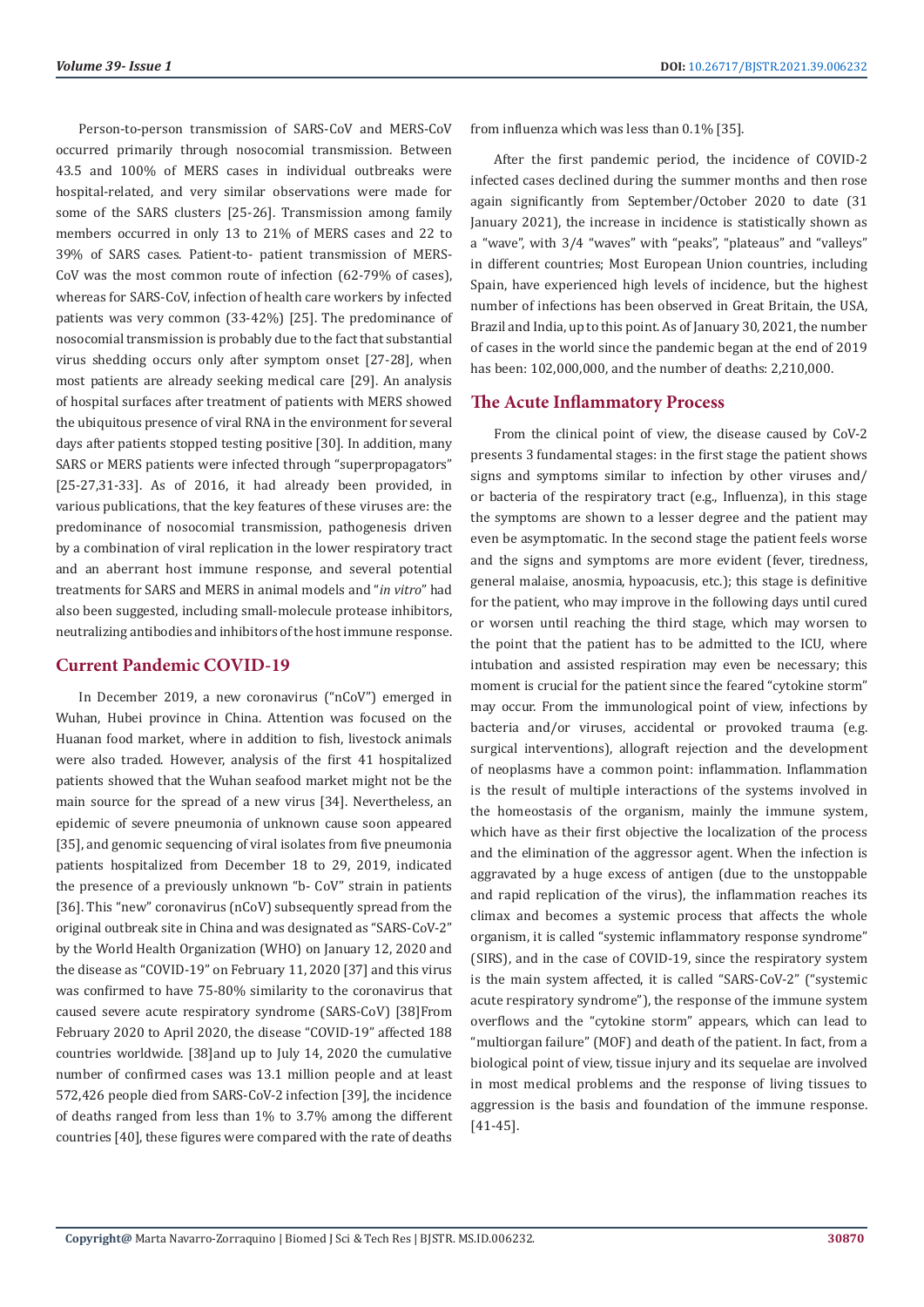In addition to cytokine storming, COVID-19 viral particles can also directly induce multiple organ dysfunctions. In this regard viral particles from COVID-19 infection have been identified in bronchial and alveolar type 2 epithelial cells, and in fecal and urine samples [46,47]. Therefore, it is suggested that multiple organ dysfunction in patients with severe COVID-19 may also be caused by a direct attack by the virus. Many authors think that the synergistic effects of both effects contribute to the "multi-organ" failure of patients with severe COVID-19 however, we and some authors believe that in fatal COVID-19 cases, severe dysfunction of the immune response is responsible to a greater degree than the direct damaging effect of the virus itself [42,47]. (Figure 2) When macrophages or any other "antigen presenting cell" (APC) are stimulated, the "proinflammatory" cytokines par excellence are released: IL-1, IL-6, IL-8, IL-15, IL-17, IL-18, TNFs, IFN□ and PAF (platelet-activating factor). These cytokines play a relevant role in the inflammatory

process and, in turn, can give rise to the so-called "cytokine storm", the consequence of which is "systemic inflammatory response syndrome" (SIRS) and finally "multi-organ failure" (MOF), leading to death. On the other hand, as Niels Jerne (1974) said: "any stimulus capable of producing an immune response provokes a reaction comparable to the transmission of the ripples that can be observed in a pond when a stone is thrown, so that in the immune system the variation at the site of the stimulus receptor is transmitted everywhere". In "SARS" this allegory reaches a dramatic expression and encompasses not only the network of signals, which cross and intersect within the immune system, but between the different systems (coagulation, fibrinolytics, cyanins, arachidonic acid, leukotrienes and thromboxanes, the immune system itself (complement system, circulating immune complexes ICC, ADCC, NK cells, adaptive immune response: CTL and cytokines) (Figure 2).



 In: Navarro-Zorraquino M, editor. Immunological aspects of surgery. Zaragoza: Prensas Universitarias de Zaragoza; 1997. p. 261-300.

For this reason, the lack of control of the servomechanisms that maintain homeostasis in any of the mentioned systems can cause an unstoppable situation of mediator release leading irremediably to tissue damage [42]. From the pathophysiological point of view, inflammation is the result of multiple interactions between the various systems of the organism, which have as their

first objective the localization of the process and the elimination of the aggressor agent; this is followed by a repair process. The main physical-chemical events that occur during inflammation are: increased blood supply to the site of the attack, increased capillary permeability - which allows larger molecules than usual, such as antibodies and fractions of the complement system and other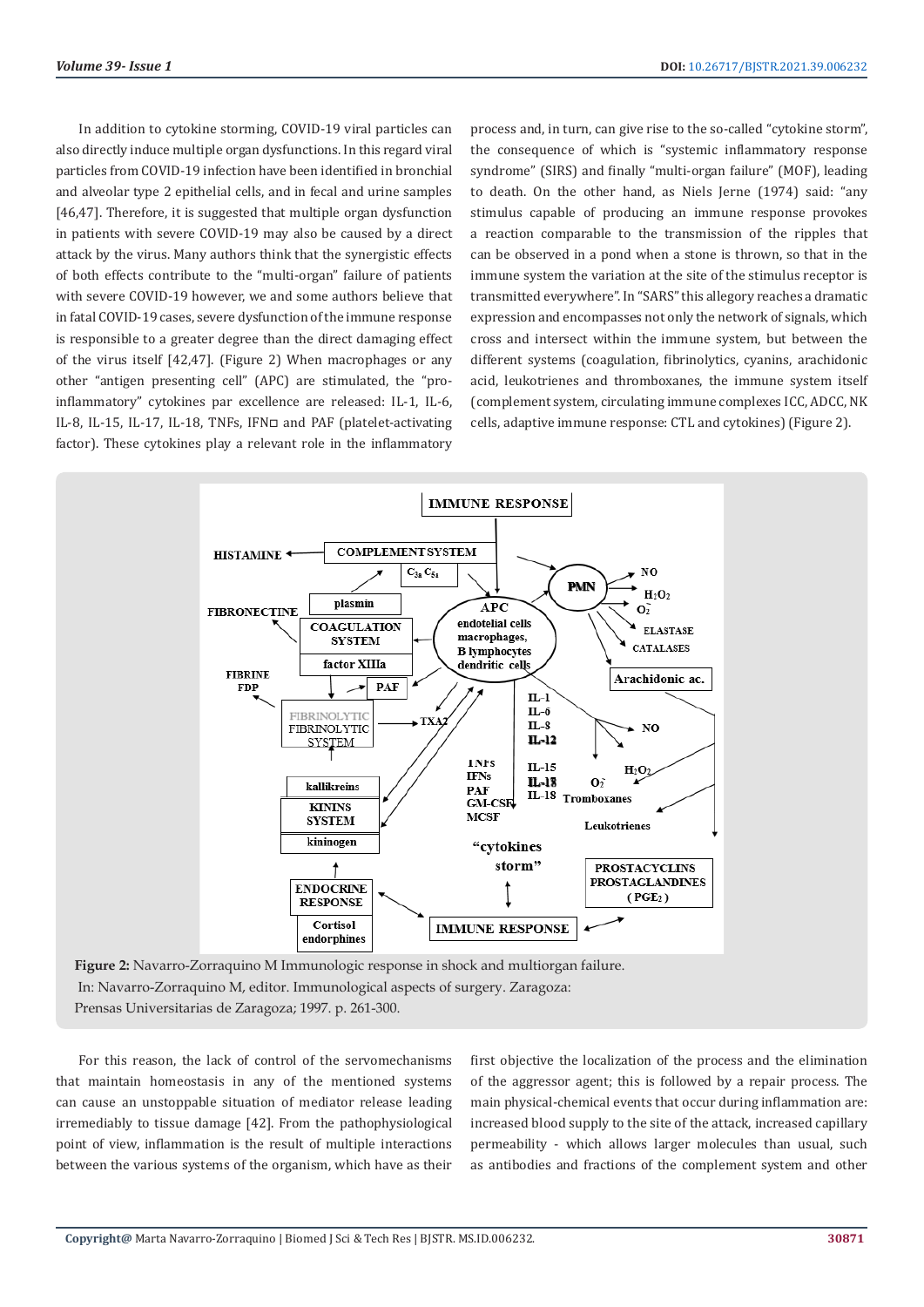enzyme systems, to pass through the vascular endothelium - and the activation of leukocytes: initially neutrophils and macrophages, then lymphocytes. The development of the inflammatory reaction is controlled by cytokines, which are the intercellular messengers of the "immunocompetent" molecules, the products of the plasma enzyme systems, the coagulation, fibrinolytic, cyanin and complement systems, vasoactive mediators released from mast cells, basophils and platelets, and endothelial adhesion molecules. Since CoV-2 exhibits tropism to the lung, the initiation of the immune

response against coronavirus begins with direct infection of the bronchus and bronchiole epithelium. First, antigen-independent innate immunity provides the first line of defense of leukocytes against microorganisms. The "innate immune response involves several cell types, including leukocytes, neutrophils, eosinophils, eosinophils, basophils, monocytes, macrophages, lung epithelial cells, mast cells, and NK cells. After initial CoV-2 infection, dendritic cells (DCs) residing in the lungs become activated and change to "antigen presenting cells" (APCs).



In the lung, DCs reside within and beneath the airway epithelium, alveolar septa, pulmonary capillaries and airway spaces. Activated APCs" cells ingest and process the antigens and migrate to the lymph nodes, in the lymph nodes the "APC cells" present the antigen in the form of MHC/peptide complex to the "virgin circulating T helper cells" (Th0), inducing the immune response. Following activation of the Th0 receptor by the MHC/peptide complex, Th2 cells are activated, proliferate and differentiate into CD4+ (Th lymphocytes) and CD8+ (cytotoxic T lymphocytes) cells. Subsequently, Th lymphocytes further differentiate into Th1 and Th2 cells, which are capable of releasing different cytokine profiles: Th1 cells drive cell-mediated immunity and release pro- inflammatory cytokines such as IFN-γ, IL-1β, IL-12 and pro-inflammatory factors such as TNFs, IFNs, PAF, GM-CSF, MCSF; Th2 cells activate the production of antibody-producing B cells and release anti- inflammatory

cytokines such as TGF-β, IL-4, IL-5, IL-9, IL-10 and IL-13 [42,47]. In the immune response of healthy adults with CoV-2 infection there is a balance between Th1 and Th2 lymphocyte activity. The inflammatory reaction initiated by the immune system, through the Th1 activation pathway and with the participation of Th17 cells and various cytokines, is regulated by the immune response itself through a "regulatory servo-mechanism" involving mainly Th2 cells (considered as the main pathway of the "anti-inflammatory response"), through sub-populations of Th2 cells, called "regulatory cells": Treg (CD4+25+FOXp3 and CD8+25+FOXp3) and Th-17 cells (Figure 3). Th17 cells" regulate the response by increasing the release of "pro-inflammatory" cytokines and Treg cells" regulate the response towards the release of anti-inflammatory cytokines. (Figure 3) Navarro-Zorraquino M. Immunologic response in shock and multiorgan failure. In: Navarro-Zorraquino M, editor.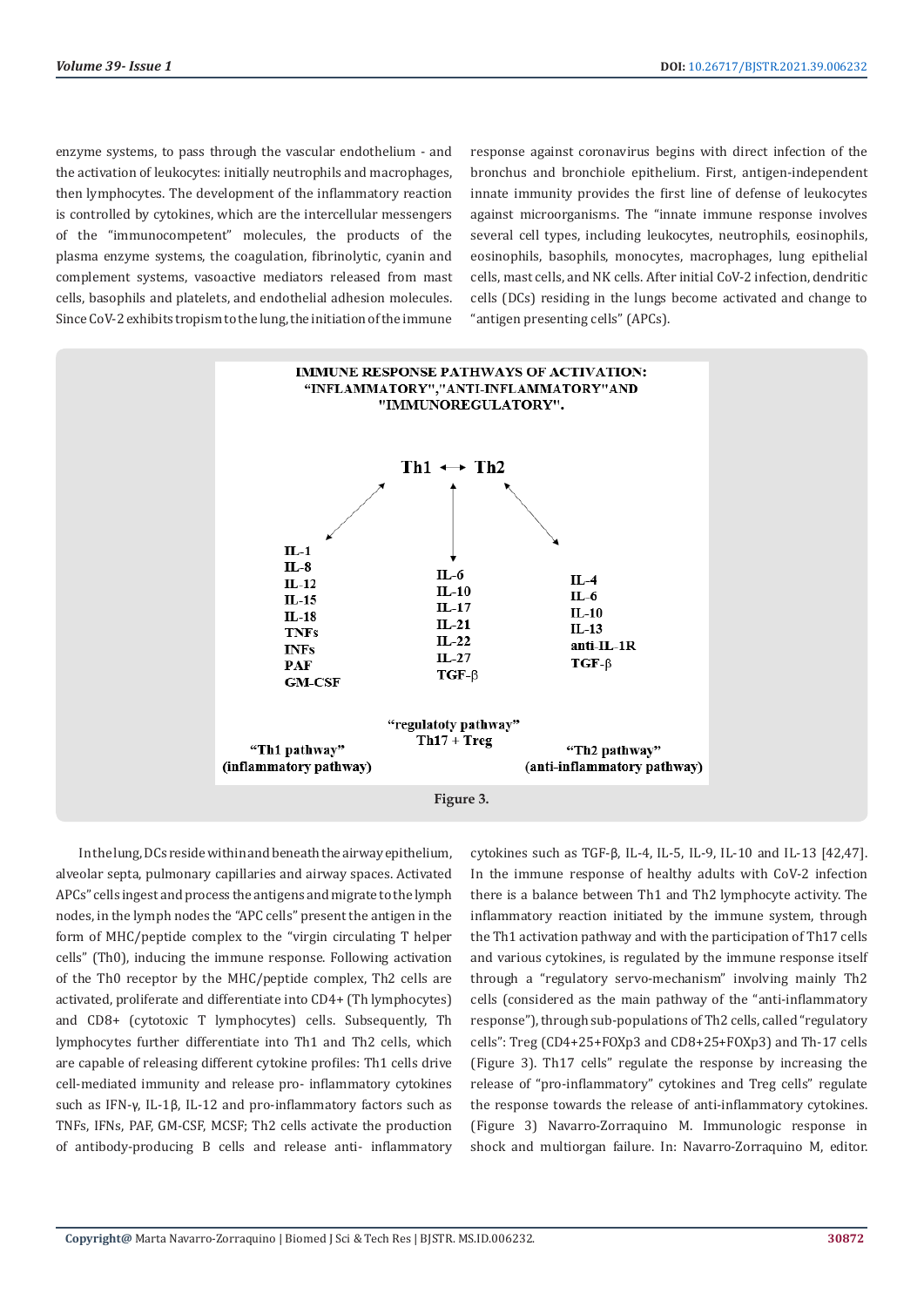Immunological aspects of surgery. Zaragoza: Prensas Universitarias de Zaragoza; 1997. p. 261- 300. We wish to emphasize here that the "regulatory pathway" exerts its role by responding to the needs of the immune response, at a given time, against the corresponding antigen, by increasing the inflammatory activity of the Th1 pathway, mainly by means of Th17 cells and IL-17A, or by increasing the anti-inflammatory activity of the Th2 pathway, mainly by means of transforming growth factor β (TGF-β). Since these 2 cytokines are going to be the key in the design of our research project, we will insist on them later.

# **Systems of the Human Organism Affected by the "Cytokine Storm"**

It is important to remember here the influence and consequences that the immune response has on the most important systems of the human organism, especially when it overflows producing the "cytokine storm". If we look at Fig. 2, we can see that this response is related to the release of histamine, activation of the coagulation, fibrinolysis and "kinins" systems, release of arachidonic acid metabolites, neuroendocrine response, release of free radicals and release of prostacyclins and prostaglandins [42]. When the complement system is activated, the different fractions are released (activation by the classical pathway begins with the C1 fraction, and activation by the alternative pathway begins with the C3 fraction), but the most important for their pathophysiological actions are the C3a and C5a fractions (called anaphylatoxins), which increase capillary permeability and produce smooth muscle contractionboth at the level of the bronchial tree and the gastrointestinal tract; the C3a fraction is capable of producing tachycardia, impairing cardiac function and inducing coronary vasoconstriction. The C3a and C5a fractions stimulate basophils and mast cells to release histamine, whose main action is to increase vascular permeability and smooth muscle contraction. When aggression to the organism occurs, activation of the enzymatic cascades of the complement system, kinins, coagulation and fibrinolysis occurs rapidly, as well as cell activation of PMN leukocytes, macrophages, endothelial cells and platelets. Tissue damage produced by viruses (the case of CoV-2) induces platelet aggregation and adhesiveness on subendothelial collagen when the vascular endothelium is damaged, thus initiating an activation, by means of the so-called intrinsic pathway, through the activation of factor XII (Hageman's factor), which gives rise to FXIIa [42] which is an active protease; this is a key factor that directly relates the coagulation system to the so-called "kinin system", "kinins" or "kinins" (Figure 2). kinins" or "kinins" (Figure 2). FXIIa activates pre-kallikrein which becomes kallikrein and this, in turn, becomes kininogen, a high molecular weight substance, which together with factor XII and pre-kallikrein binds directly to sub- endothelial collagen, as do platelets through the mediation of Willebrand factor (Figure 2).

At the same time that activation of the coagulation system by the intrinsic pathway occurs, activation of the so-called "extrinsic pathway" can also occur, by means of tissue thromboplastin released by damaged cells; tissue thromboplastin activates the extrinsic pathway in collaboration with factor VIIa (FVIIa) causing factor X (FX) to also become an active protease -FXa-. The result of the activation of the coagulation system by both pathways is the conversion of prothrombin to thrombin, which increases platelet aggregation and induces the release of arachidonic acid metabolites, especially thromboxane A2 (TxA2) (Figure 2).This activation of the coagulation system would be implicated in the immune response to CoV-2 and the production of clots in patients with COVID-19, especially in the most severe stage of the disease, as well as in the finding of clots in the necropsies of deceased patients. The hypothalamic-pituitary-adrenal axis responds to stimuli that represent the release of mediators and the organism's own aggressor agent in a given situation. At the present time there are numerous studies that attempt to relate different hormones, whose synthesis and release is regulated by the neuroendocrine system, with the immune response in various situations. We will refer here only to what seems to us most relevant in relation to the inflammatory response and in particular to the pathophysiology of the "cytokine response"[42].

Cortisol is the most important glucocorticoid secreted by the adrenal cortex in response to ACTH and corticotropin-releasing hormone (CRH). Cortisol plays a very important role in many aspects of the inflammatory response and shock (it increases the effect of catecholamines, increases protein catabolism at the muscular level, has action (together with epinephrine and norepinephrine) on vascular smooth muscle, on lipolysis and on neoglycogenesis). But here we try to emphasize that cortisol inhibits the release of "kinins" and that it is closely connected with the release of other mediators and with the systems of coagulation, fibrinolysis and the complement system in the inflammatory response. In addition, cortisol considerably reduces the number of lymphocytes, especially the number of T- lymphocytes, in patients with sepsis. in this regard, it is very noticeable that the majority of patients affected by COVID-19 show lymphopenia. Nitric oxide (NO) is synthesized in the body from L-arginine by an enzyme: nitric oxide synthase. There are two types of this enzyme: one is a constituent of the cytoplasm and is Ca++ and calmodulin dependent for NO release; the other enzyme is also a cytoplasmic component, but is Ca++ independent, however it requires tetrahydro-biopterin and other cofactors for its activation and is inhibited by glucocorticoids. Following the studies of Furchgott and Zawadzki, et al. [47-50] there is no doubt that NO is a very important neurotransmitter. The enzyme nitric oxide synthase is found in brain neurons, but is not present in glia; in the pituitary it is found in brain neurons, but is not present in glia; in the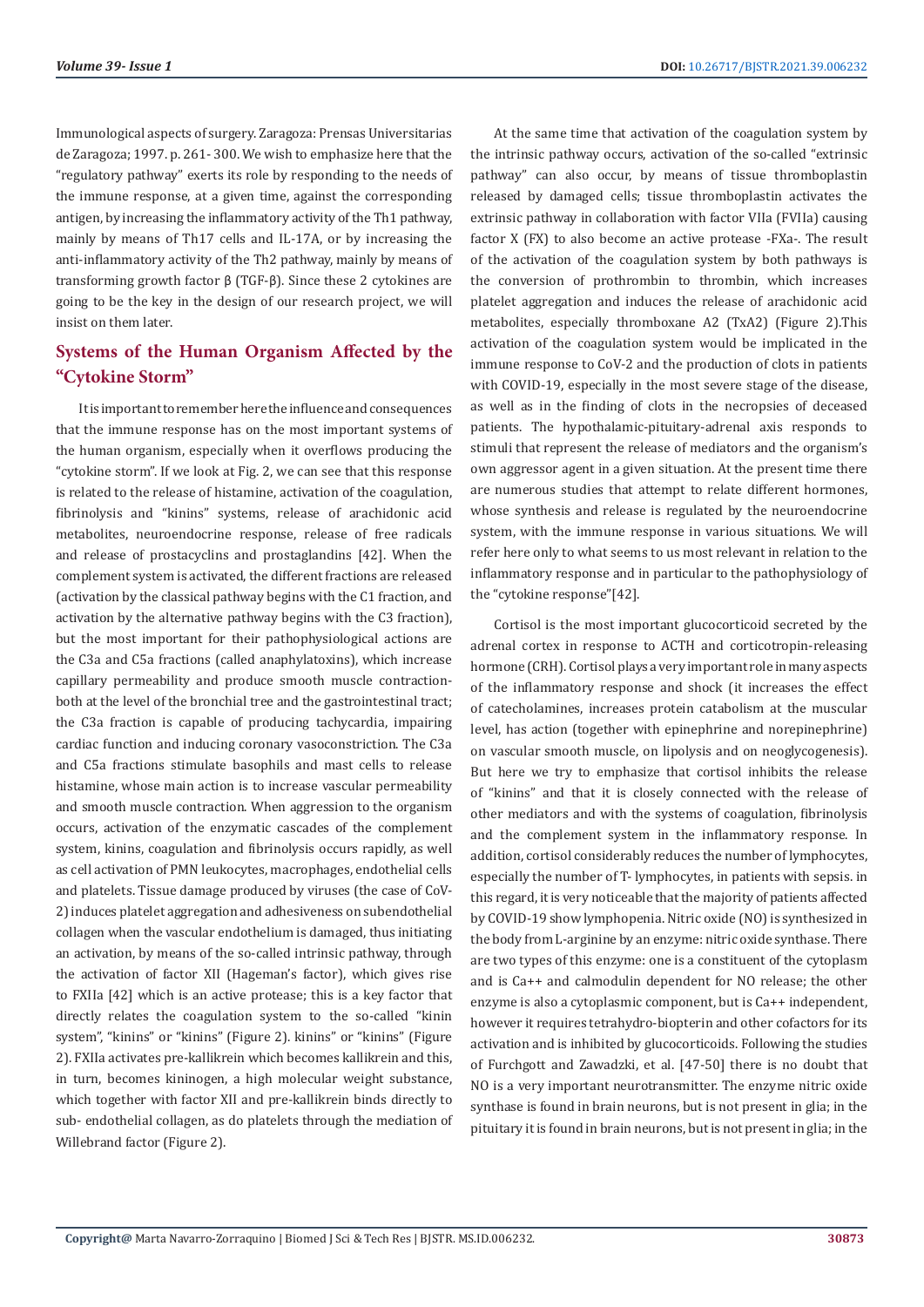pituitary it is found mainly in neurons located in the posterior lobe (which are the neurons that synthesize and release vasopressin and oxytocin), it is also found in the adrenal medulla in neurons that stimulate the cells that release adrenaline or epinephrine), in the intestine it is found in the mesenteric plexuses, regulating peristaltic movements. In addition, nitric oxide synthase is present in numerous tissues, but especially in the cells of the endothelial layer of blood vessels, where it seems to play an important role in vasomotor phenomena, but also as a "messenger" molecule closely connected to the immune system. In all these tissues NO release by nitric oxide synthase appears to be Ca<sup>++</sup> and calmodulin dependent (as described above), constituting the "physiological NO production pathway".

The point of view that most interests us here is the relationship of NO with the immune response, not only because it is able to stimulate macrophages, endothelial and dendritic cells against bacteria, but also against viruses and rikettsias, and because it is actively involved in the inflammatory process. Its excess production may contribute to a high degree to the pathophysiology of SARS and multiorgan failure. Macrophages produce detectable levels of NO about 6 hours after activation by IFN-g, reaching the maximum level at 24h. However, there is a "servo-control mechanism" by which NO can regulate its own synthesis, inhibiting IFN-g production from Th1 cells and also that of nitric oxide synthase. In addition, some cytokines, including IL-4 and IL-10 and TGF-b, also have an inhibitory effect (apparently "dose-dependent") on NO production. In this respect, antagonists of cytokine and NO production could be a therapeutic measure in the treatment of COVID-19, as evidenced by some *in vitro* studies.

### **Risk Factors Associated with COVID-19 Infection**

Diseases associated with COVID-19 infection, mainly severe heart disease, chronic kidney disease, chronic obstructive pulmonary disease (COPD), cancer (patients undergoing active treatment), immunosuppression due to solid organ transplantation, obesity and type 2 diabetes mellitus, together with advanced age of the patients, can result in "immune dysregulation" leading to failure of the "system regulatory pathway" and "anti-inflammatory pathway" with an exaggerated shift towards the "inflammatory pathway", can result in "immune dysregulation", leading to failure of the "system regulatory pathway" and the "anti-inflammatory pathway" with an exaggerated shift to the "inflammatory pathway" which can develop into a huge release of cytokines and inflammatory factors called "cytokine storm".

Advanced age is perhaps the most important factor in our century, since there are populations of people living in the world at very advanced ages of life (even people > 100 years), especially in developed countries. Overall, published work with respect to patient age shows that the COVID-19 pandemic is causing a large increase in mortality in the elderly population, relative to the mortality rate observed in patients under 70 years of age." The mortality rate is dramatically alarming in the case of patients older than 80 years, about 30% compared to the total population of COVID-19 infected patients [44]. Some currently published statistical data show that the probability of death from COVID-19, compared with the age group of infected patients aged 18-29 years, can be summarized as follows: persons aged 30-39 years (2 times higher), 40-49 years (3 times higher), 50-64 years (4 times higher), and 50-64 years (4 times higher). higher). 65-74 years (5 times higher), 74-84 years (8 times higher), > 85 years (13 times higher) [51]. All of the above shows that the COVID-19 pandemic is causing a large increase in mortality in the elderly population, compared to the mortality rate observed in patients younger than 70 years of age. The mortality rate is dramatically alarming in the case of patients over 80 years of age, about 30% compared to the total population of CoV-2 infected patients.

#### **Important Characteristics of Aging**

Chronic inflammation in aging, described as "inflammatory aging, may occur in elderly patients, and may also be associated with other related disorders. with inflammation: diabetes mellitus, obesity, arthrosis, etc. Consequently, the increased generation of pro-inflammatory markers in "inflammatory aging" may have an impact on the severe inflammatory process that occurs in patients with COVID-19 and increased risk of mortality. Several factors, including altered ACE2 receptor expression, excess reactive oxygen species (ROS) production, senescent adipocyte activity, altered autophagy and mitophagy, "immunosenescence", as well as severe vitamin D deficiency (VD) may be associated with "inflammatory aging" and contribute to the cytokine storm in elderly patients suffering from COVID-19 [52,53].

#### **Alteration Of Ace2 Receptor Expression**

SARS-CoV-2" uses the same receptor "angiotensin-converting enzyme 2" (ACE2) as "SARS-CoV" (the coronavirus associated with the SARS outbreak in 2003). The "renin-angiotensin system" (RAS) is an important regulator of several physiological events, including cardiovascular and blood volume, natriuresis, diabetes, chronic kidney disease and liver fibrosis. The study by Xudong and colleagues in 2006 observed in the rat lung that ACE2 expression is significantly reduced with aging; these authors suggest that ACE2, which is higher in young adults compared to older age groups, may contribute to the prevalence of SARS episodes in this age group. On the other hand, Chen and colleagues, in 2020, found a markedly higher expression of ACE2 in Asian women compared with men; they also found an age-dependent decrease in ACE2 expression, and a highly significant decrease in type II diabetic patients, and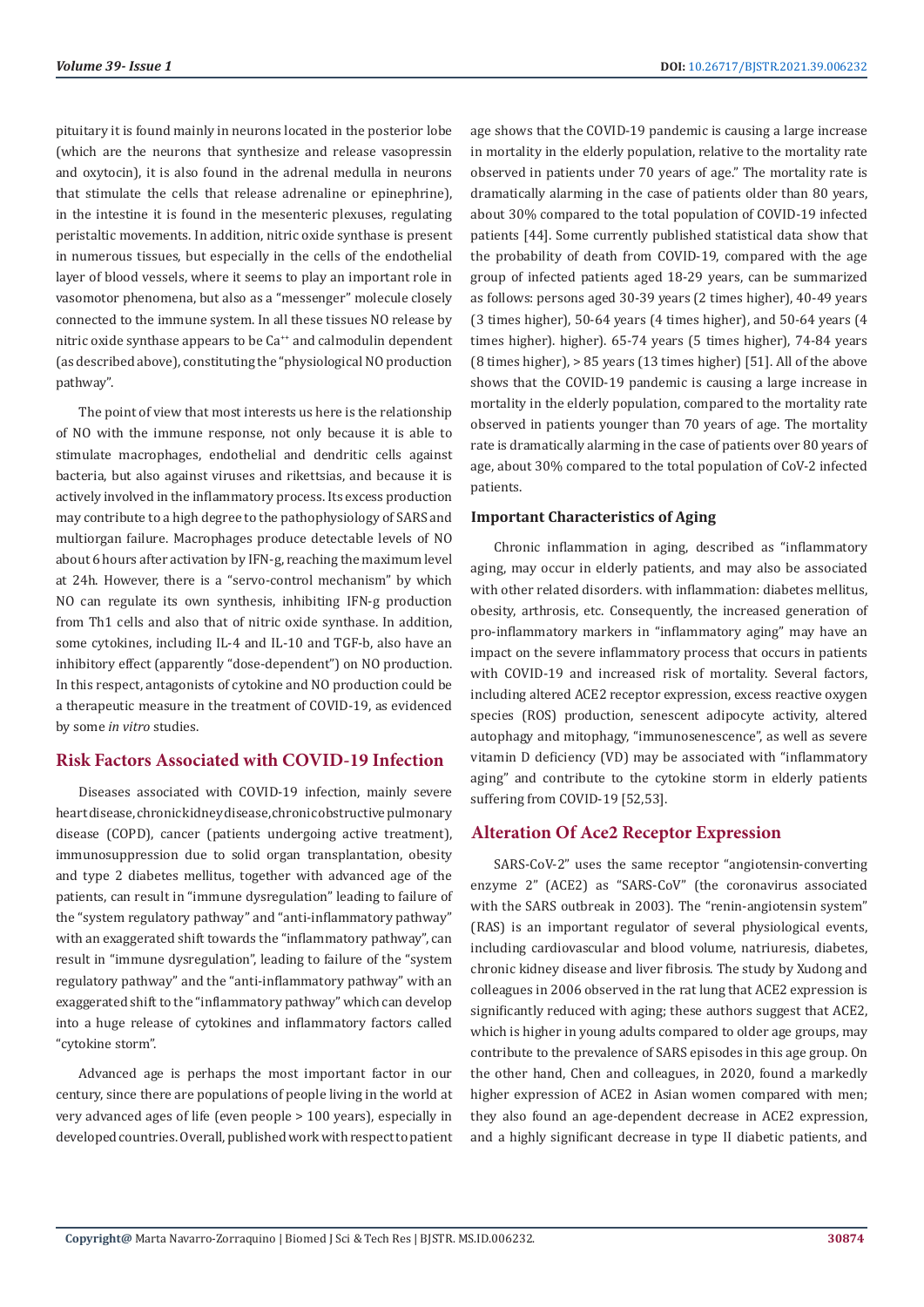established a negative correlation between ACE2 expression and death from COVID-19 [54].

# **Excess Production of Reactive Oxygen Species (ROS)**

The effects of reactive oxygen species (ROS) on cellular metabolism have been well documented in a wide variety of species. These include not only roles in programmed cell death and necrosis, but also positive effects, such as induction of defense genes and mobilization of ion transport systems. It is also frequently implicated in "redox signaling" or "oxidative signaling" functions. In particular, platelets involved in wound repair and blood homeostasis release reactive oxygen species to recruit more platelets to sites of injury. They also provide a link to [immune system] adaptation through white blood cell recruitment. Reactive oxygen species are involved in cellular activity in a variety of inflammatory responses including cardiovascular disease. They may also be involved in cochlear damage induced by elevated sound levels, ototoxicity of drugs such as cisplatin, and in congenital deafness in animals and humans. Redox signaling is also involved in mediating apoptosis or programmed cell death and in ischemic injury. Specific examples are strokes and heart attacks. Garrido, et al. [55] identified that immune cells from prematurely aging mice had lower values of antioxidant defenses and higher values of ROS and pro-inflammatory cytokines, thus suggesting that excessive ROS production during aging may activate the inflammatory response and subsequently increased release of pro-inflammatory cytokines, which include TNF-α, IL-1β, IL-2 and IL-6 and adhesion molecules. Therefore, excessive ROS production and inflammation are closely related, as they are involved in the pathogenesis of chronic inflammation and "inflammatory aging" in older adults.

# **Autophagy and Age**

Autophagy is a conserved catabolic turnover pathway in eukaryotic cells by which cellular material is delivered to lysosomes for degradation. The autophagy process is related to the maintenance of cellular homeostasis, and its dysregulation could lead to the development of several pathophysiological diseases related to aging [56]. It has been shown that the autophagy process decreases during aging and leads to the accumulation of damaged macromolecules and organelles. Decreased autophagy during aging may also lead to dysfunctions in mitochondria and consequently to increased ROS production [57] (since mitochondria are the main source of ROS. On the other hand, mitophagy, which is characterized by autophagic degradation of mitochondria, decreases in aging the decrease in mitophagy, together with the decrease in antioxidant capacity during aging [58], may increase the levels of ROS in the human organism and also to the increased secretion of proinflammatory cytokines during aging [59-62].

#### **Senescent Adipocytes and Age**

Some studies on aging highlight the importance of adipose tissue inflammation in aged animals by elevated release of IL-6, IL-8, IL-1β, and TNF-α. [63-65] Adipose tissue is a dynamic structure that plays an important role in modulating metabolism and inflammation. It is very likely that adipose tissue dysfunction (e.g., obesity during aging) is associated with chronic inflammation in elderly subjects [66]. The mortality rate of obese elderly patients with COVID-19 is approximately 14%. Covarrubias ,et al. [67] found that during aging senescent cells accumulate significantly in visceral adipose tissue and that "inflammatory cytokines" are found in the supernatant of senescent cells, Alicka et al. in 2020 found that "stem cells" derived from adipose tissue of old horses (older than 5 years) exhibited increased gene expression of pro-inflammatory and miRNA genes (such as IL-8, IL-1β, TNF-α, miR-203b-5p and miR-16-5p) and markers of apoptosis (such as p21, p53, caspase-3, caspase-9) [68]. Therefore, it is possible that elevated release of pro-inflammatory cytokines by senescing adipocytes carries an elevated risk of the "cytokine storm" in obese elderly patients with COVID-19.

#### **Age and Immunosenescence**

Immunological senescence" is characterized by alterations in both humoral and cell-mediated immune response. Dysregulation of the response severely impacts the pro-inflammatory/antiinflammatory balance when the organism is attacked by an infectious agent. It is known that NK cells and macrophages link the innate and cell-mediated immune systems. Some authors have described an increase in the number of circulating NK cells during aging [69]. One of the important cytokines for the cytotoxic activity of NK cells is IL-2, which increases the killing properties and proliferation of NK cells. In a young healthy individual, IL-2 can induce IFNg secretion by NK cells, but this effect is diminished in the elderly [70]. On the other hand, it has been observed that T cell numbers do not decrease during aging, but the T cell pool shows significant age-related alterations, including impaired responses to T cell stimulation by mitogens, an inverted CD4+/CD8+ T cell ratio, a reduced proportion of Th0 cells, and an increased proportion of "memory cells," in animals and humans [71-73]. In addition, aging is associated with overproduction of pro-inflammatory cytokines by T cells, leading to immune pathology [74]. The proportion of Th17 cells increases during aging, resulting in an "inflammatory aging" state in adults [75]. The "Th17 regulatory" cells have the "pro-inflammatory" phenotype and are in balance with "antiinflammatory Th-reg cells." Both cells are derived from a common precursor: Th0 cells [76]. During aging, the generation of several macrophage-induced factors, including fibroblast growth factor, vascular endothelial growth factor, epithelial growth factor,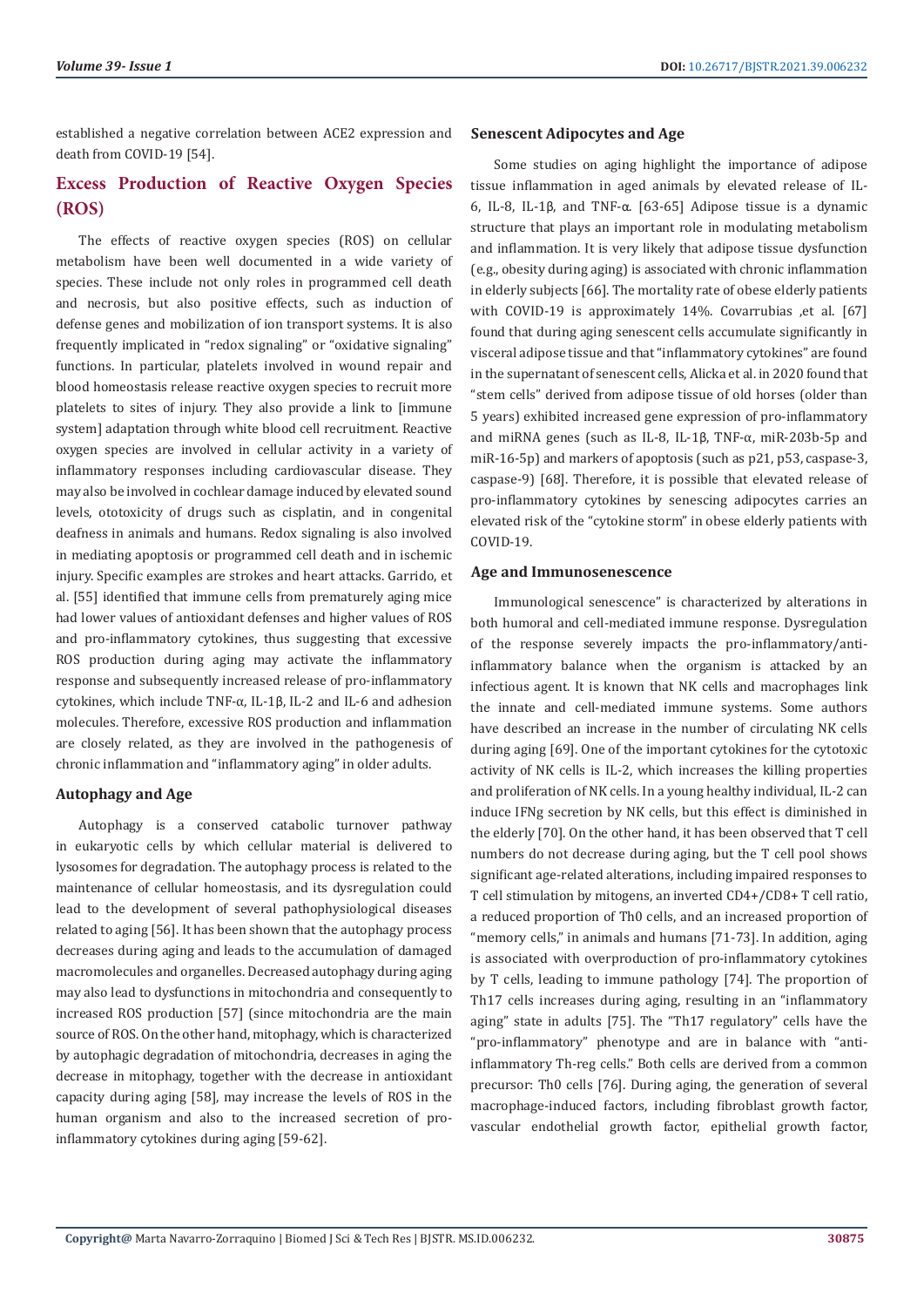transforming growth factor (TGFβ), is reduced. TGFβ is one of the most important "cytokines" released by "anti-inflammatory regulatory cells". Therefore, it is thought that the fragile and mildly overactive immune system in older adults cannot turn off proinflammatory response in COVID- infection. 19. The clinical findings in severe patients with COVID-19 infection are consistent with the literature mentioned above. In 2019, Schouten et al. identified that the increase in "pro-inflammatory cytokines" during aging also correlated with SARS severity and could explain, at least in part, the difference in COVID-19 severity between young adult patients and elderly patients [77].

#### **Age and Vitamin D Deficiency**

Older adults are at risk for vitamin D deficiency due to several factors, including decreased pre-vitamin D production, poor skin integrity, decreased dietary intake of vitamin D, increased adiposity, obesity, decreased kidney function, as well as less time outdoors [78].Vitamin D deficiency has been linked to various inflammatory diseases related to aging, such as rheumatoid arthritis, asthma, inflammatory bowel disease, multiple sclerosis, cardiovascular disease, hypertension, diabetes mellitus, and cancer [79].

Vitamin D together with the vitamin D receptor (VDR) have an important anti-inflammatory function, acting as "immunomodulators" by decreasing the release by Th1 cells of "proinflammatory cytokines" and increasing the release by Th2 cells of "anti-inflammatory cytokines". Furthermore, vitamin D deficiency in elderly subjects is associated with the pro-inflammatory phenotype of immune cells, which probably increases the risk of "inflammatory aging" in older adults [80], and this chronic inflammatory condition could contribute to the "cytokine storm" in elderly patients with COVID-19. However, patients with renal failure or granulomatous disease are at high risk for side effects and should be excluded from being treated with vitamin D supplementation. Upcoming vitamin D supplementation trials will provide more clarity on the *in vivo* effects and the opportunities and possible limitations of vitamin D as an immuno-regulatory agent. In this regard, recent work by Murai, et. al [81] shows that high-dose vitamin D3 shows no significant difference among hospitalized patients with COVID-19, nor does it significantly reduce the length of hospital stay. These findings do not support the use of high- dose vitamin D3 for the treatment of moderate to severe COVID-19.

#### **Influence of Sex**

The higher COVID-19 case fatality rate and greater disease severity in men compared to women are likely due to a combination of behavioral/lifestyle risk factors, prevalence of comorbidities, aging, and underlying biological sex differences. However, the underlying biological sex differences and their effects on COVID-19 outcomes have received less attention. The recent review conducted by Haitao Tu, Vermunt JV et al. of the Mayo Clinic (October 2020) [82] summarizes the available literature regarding proposed molecular and cellular markers in COVID-19 infection, their associations with health outcomes, and any reported modifications by sex.

 Biological sex differences characterized by such biomarkers exist within healthy populations and also differ with age- and sex-specific conditions, such as pregnancy and menopause. In the context of COVID-19, descriptive biomarker levels are often reported by sex, but data regarding the effect of patient sex on the relationship between biomarkers and COVID-19 disease severity/outcome are scarce. Such biomarkers may offer plausible explanations for the worse COVID- 19 outcomes observed in men. Larger studies with sex-specific reporting and robust analyses are needed to elucidate how sex modifies the cellular and molecular pathways associated with SARS-CoV-2. This would improve biomarker interpretation and clinical management of patients with COVID-19 by facilitating a personalized medical approach to risk stratification, prevention, and treatment. Several comorbidities, which occur disproportionately in men, likely contribute to worse COVID-19 outcomes, it is thought that perhaps ACE inhibitors are involved or that angiotensin receptor blockers may exert adverse effects on COVID-19. Experimental and epidemiological evidence is conflicting as to whether the use of ACE inhibitors and angiotensin receptor blockers upregulate ACE2 expression and affect susceptibility to infection and/or disease severity. Ongoing randomized clinical trials could inform whether this differs by sex and recommendations on the use of such therapy in patients with COVID-19.

#### **Immunologically**

It appears that women have a stronger immune response overall; however, men are more likely to develop the "cytokine storm associated with poor outcomes against COVID-19. Further research on immuno-modulation by sex hormones, age and X-linked gene expression could help explain the poorer survival of men and identify sex-specific risk factors for SARS-CoV-2 infection and the course, outcome and prognosis of COVID.

# **Current Treatment of COVID-19**

Despite advances in the deterioration of the COVID-19 patient population, there is no approved drug that has considerable beneficial effects in the medical treatment of COVID-19 patients. Hydroxychloroquine was the first drug of choice for the treatment of the disease, but today it is being rejected because of its ineffectiveness and because in some cases it has aggravated the condition of the treated patient. At present, umifenovir, remdesivir and favipiravir are thought to be the most promising antiviral agents for improving the health of infected patients. Dexamethasone is being considered as the first known steroid drug that can save the lives of critically ill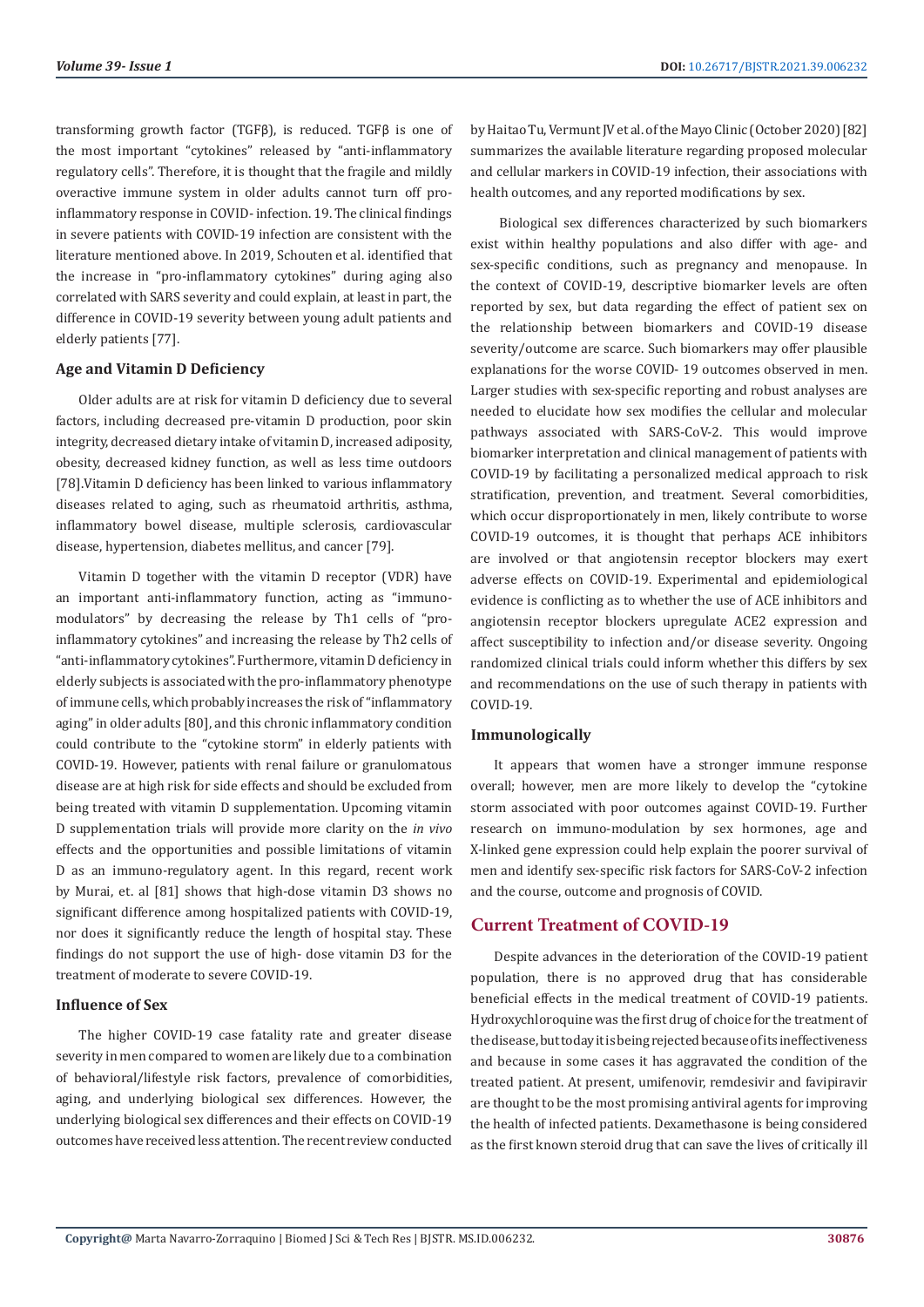patients, as it was shown in a randomized clinical trial in the UK to reduce the death rate in patients with COVID-19. However, despite its increased use worldwide it is not a truly effective treatment over the current high mortality rate in severe cases.

 Based on the evidence, the US Food and Drug Administration (FDA) approved some drugs that had already been used in the treatment of SARC-CoV and MERC-COV. The primary treatment chosen for COVID-19, lopinavir, is an antiretroviral (ARV) drug used for the treatment of HIV-1 and has been used for COVID- 19 in combination with ritonavir (potent anti-HIV drug). Currently, 64 clinical trials are underway with lopinavir-ritonavir along with other drug implications, and most of them are in the early stage of progress. The latest evidence for the management of COVID-19 will be uncovered shortly. No single drug may be superior or inferior, however, the use of a single drug may not be effective enough to control this deadly virus, considering PK and drug metabolism, the use of a combination of antivirals with different mechanisms of action may be more effective [83].

# **Antiviral Agents Used to Date**

#### **Remdesivir**

Remdesivir (GS-5734) was developed by Gilead Sciences (Foster City, CA, USA). It is an adenosine triphosphate analog and has been used to treat coronavirus and Ebola virus. Remdesivir stops viral replication by inhibiting essential replication enzymes (RNA-dependent RNA polymerase). Currently, more than 24 clinical trials are underway in patients with COVID-19 [84].

#### **Favipiravir**

Favipiravir directly inhibits viral transcription by inhibiting RNA polymerase. Currently, 18 clinical trials in various stages of development are underway for the treatment of COVID-A Phase 3 clinical trial has recently been initiated in India, and full study results are expected to be published soon. Clearance for the clinical trial phase evaluation for the safety and efficacy of favipiravir in tablet form has been granted to Appili Therapeutics to monitor COVID-19 in long-term care services [85].

#### **Lopinavir/ritonavir**

Lopinavir (Kaletra) is a potent anti-HIV drug used to treat HIV infection in combination with ritonavir. Ritonavir inhibits the pharmacological metabolism of lopinavir to improve PK (half-life) and activity. The Infectious Diseases Society of America (IDSA) recommended ritonavir-boosted combination therapy for HCV patients as first-line therapy. Lopinavir / ritonavir have shown anti-SARS-CoV-2 activity "*in vitro*" by inhibiting protease in Vero E6 cells [86]. In addition, SARS patients revealed that lopinavirritonavir plays an important role in explaining clinical outcomes

and in combination with IFN improved clinical outcomes in some MERS patients [87]. In India, the EMR division has recommended the dosing schedule of this drug combination for the clinical management of COVID-19.

#### **Ribavirin**

Ribavirin is a broad-spectrum antiviral drug developed by Bausch Health Companies (Bridgewater Township, New Jersey, USA). It is a guanosine analog used to treat several viral diseases. It showed a lower risk of death in ARDS (acute respiratory distress syndrome) infection in combination with lopinavir- ritonavir. In recent "*in vitro*" studies, ribavirin showed high efficacy against COVID-19; however, in other studies rivavirin showed an unexpected adverse effect, which was very detrimental to some patients with SARS. [88-89].

#### **Umifenovir**

Umifenovir, also known as Arbidolâ , is a broad-spectrum antiviral agent developed by the Russian Institute of Chemical and Pharmaceutical Research. Lopinavir-ritonavir and umifenovir were previously used to treat acute SARC-CoV in clinical practice; however, their efficacy remains debated. The clinical safety and efficacy of umifenovir monotherapy were analyzed in patients with COVID-19 and compared with lopinavir-ritonavir therapy. Umifenovir was found to be better than lopinavir-ritonavir for the treatment of COVID-19 [90]. This drug has obtained approval to proceed with the phase III clinical trial of umifenovir. This randomized, double-blind, placebo-controlled trial will test the efficacy, safety and tolerability of umifenovir. Results are expected to be reported soon [83].

#### **Nitazoxanide**

Nitazoxanide inhibits viral infection by potentiating the hostspecific mechanism. Although the "*in vitro*" activity of nitazoxanide against SARC-CoV-2 suggests that it is effective, more clinical data are needed to estimate efficacy and safety against CO-VID-19 [91]. Currently, many clinical trials of nitazoxanide are underway with various doses to treat patients with COVID-19. 969Although the results are not encouraging or available yet, the FDA has given approval to Azidus Brazil for nitazoxanide to continue with the Phase II clinical trial.

#### **Ivermectin**

Ivermectin, an FDA-approved antiparasitic agent as effective as Albendazoleâ, has shown activity against many viruses. Recently, an *in vitro* study has shown that ivermectin inhibits COVID-19 replication. Its antiviral activity may play a key role and be a potential candidate to treat COVID-19. Finally, the FDA announced a statement for the administration of ivermectin in patients with COVID-19 [92].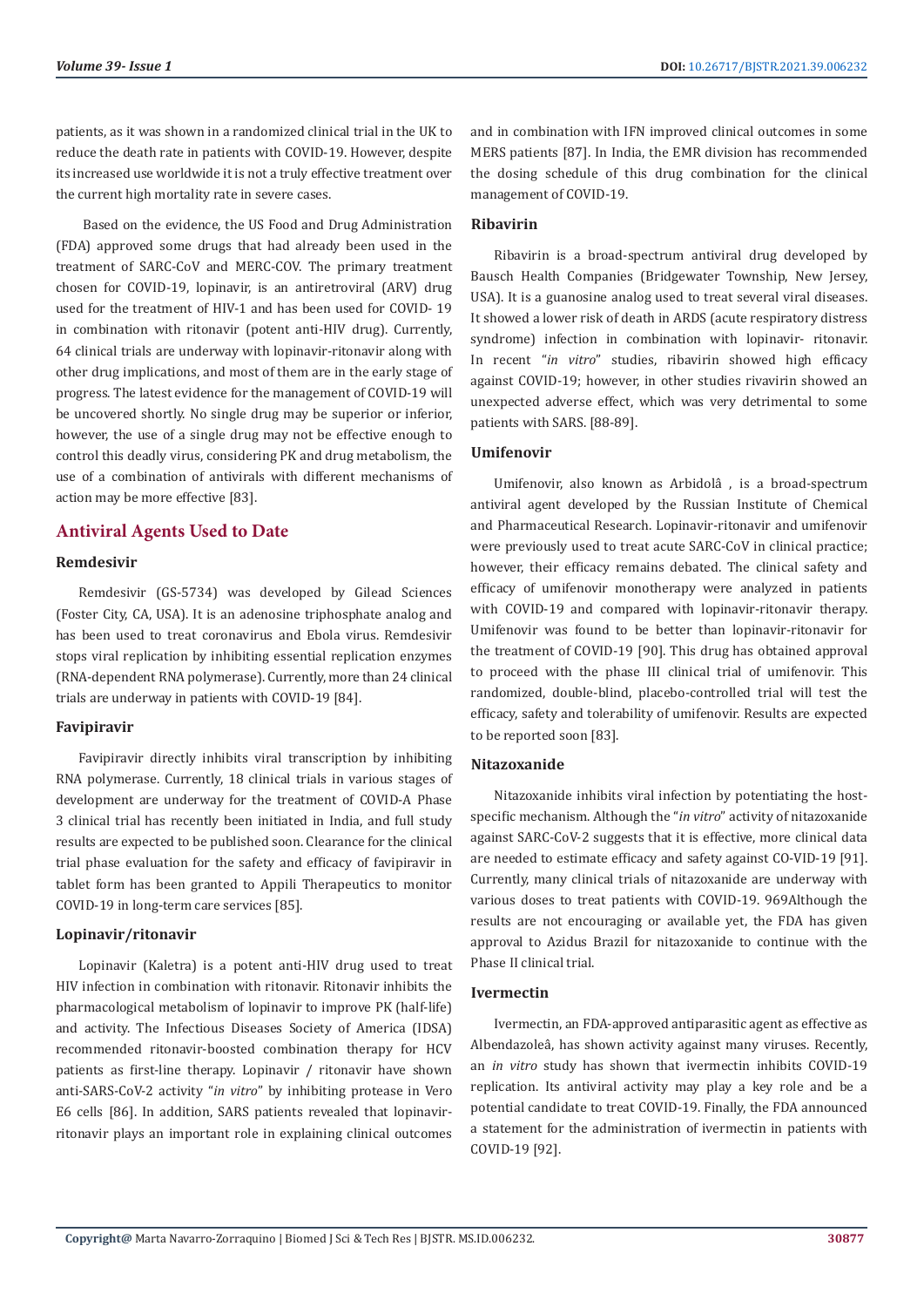#### **Interferons**

Interferon (IFN) is a broad-spectrum antiviral agent that inhibits viral replication by interacting with the toll-like receptor (TLR Type III IFNs (IFN-λs) were identified in 2003 and were independently used to elicit antiviral resistances in cells. One member of this family (IFN-λ) [93] was shown to be effective in 2013. IFNs of this type have been used to treat patients critically ill with chronic hepatitis C virus and have also been effective in treating people infected with hepatitis B virus, so they are believed to have the ability to protect patients during outbreaks of other viruses. IFN-λ has also been shown to be more efficacious compared to IFNα-based therapies, also leading to less increase in inflammation and tissue damage, and potentially restricted viral spread from the nasal epithelium to the upper respiratory tract. Moreover, IFNα and β exhibited activity against SARS-CoV "*in vitro*". IFNβ also showed potential action to decrease MERS-CoV replication. For the most part, type I IFN showed a rapid decrease in viral load in patients with mild or moderate COVID-19. In severe COVID- 19 infection, IFN showed an antiviral response, but with elevated pulmonary cytokine levels, and weakened T-cell response and acute clinical relapse [94].

#### **Dexamethasone**

The main synthetic glucocorticoids: dexamethasone, triancinolone and prednisone are used as immunosuppressants, but their therapeutic indications also include their anti-inflammatory action, and because of their qualities as anti-lymphocyte cytostatics they are used in oncology and in the treatment of allergic diseases. The immunological effects of these drugs are multiple and differ between experimental animals (rodents) and man. In man there is, within a few hours of administration, an increase in neutrophils and a decrease in all other white blood cells in peripheral blood, this decrease being more pronounced for B and T lymphocytes. Although a single dose of glucocorticoids has little effect on B lymphocytes, treatment for several days (3 to 10) may result in a decrease in IgG, IgA and IgM. The FDA approved dexamethasone as a spectrum immunosuppressant in 1958. It is 30 times more potent and longer lasting than cortisone and reduces the ability of B cells to synthesize antibodies [95]. However, a clinical trial showed that dexamethasone saved the lives of severely ill COVID-19-infected patients in the United Kingdom [96]. The UK government declared that dexamethasone was allowed as an immediate treatment option for hospitalized patients who were critically ill and on ventilators. WHO added dexamethasone to the list of life-saving drugs that are readily available at low cost. In the U.S., guidance was issued to recommend dexamethasone as a treatment option for patients infected with CO- VID-19. However, clinical evidence does not support the use of corticosteroids in COVID-19 infection [96]. Dexamethasone may regulate, to some extent, the damaging effects of cytokines by limiting their release, but it has not been shown to be able to inhibit the "cytokine storm", when the antigen overwhelms the regulatory capacity of the immune response. In addition, dexamethasone prevents macrophages and NK cells from eliminating nosocomial pathogens associated with "coronavirus".

#### **Tetracyclines**

Tetracycline can be used as a possible treatment option for patients with COVID-19 because of its known activity to decrease the level of inflammatory cytokines such as IL-1b and IL-6 [97]. Both IL-1b and IL-6 levels increase significantly in the body of patients during COVID-19 infection. Tetracycline has also been shown to decrease inflammatory factors in the circulation through activation of protein kinase C and induction of programmed cell death [98].

#### **Tocilizumab**

Tocilizumab (called Actemra®) is a recombinant monoclonal antibody developed by Roche Pharmaceuticals (Basel, Switzerland). Tocilizumab is basically used to treat rheumatoid arthritis. It was designed as an IL-6 receptor blocker to inhibit the binding of IL-6 to its receptor, thus alleviating the "cytokine release" syndrome.

IL-6 is significantly increased in the body of patients when exposed to COVID-19 infection. This is why tocilizumab is used as a therapeutic option for the treatment of patients with COVID-19 [99]. In COVID- 19 infected patients, T lymphocytes and macrophages produce IL-6 and and help the "cytokine storm" and severe inflammatory responses in the lungs and other tissues. Tocilizumab has binding affinity for the IL- 6 receptor and renders the receptor unable to bind IL-6, decreasing the inflammatory response and ultimately decreasing the IL-6 signal transduction pathway [100]. Consequently, it may be essentially an effective therapeutic drug for the treatment of patients with severe COVID-19 infection [101]. The FDA has given Genentech approval to proceed with the Phase III clinical trial of intravenous tocilizumab to evaluate its safety and efficacy in adult patients infected with COVID- 19.

#### **Itolizumab**

Itolizumab (called Alzumab®) is a recombinant monoclonal antibody against CD6 (IgG1 (Immunoglobulin G1) differentiation group. It was developed for the treatment of psoriatic patients [102]. It showed reduction of IL-6 in critically ill patients. Itolizumab has been shown to have the effect of regulating downstream activation pathways and reduction of inflammatory cytokines, such as IFN-γ, TNF- α and IL-6 [103]. Based on the mode of action, it could be used as a treatment option for COVID-19 infection [103].

#### **Teicoplanin**

Teicoplanin (called Targocid®) was developed by Sanofi Pharmaceuticals (Paris, France). It is an antiviral drug that can inhibit replication and transcription of the competent virus. It also works against MERS and SARS [104]. Mechanistic investigations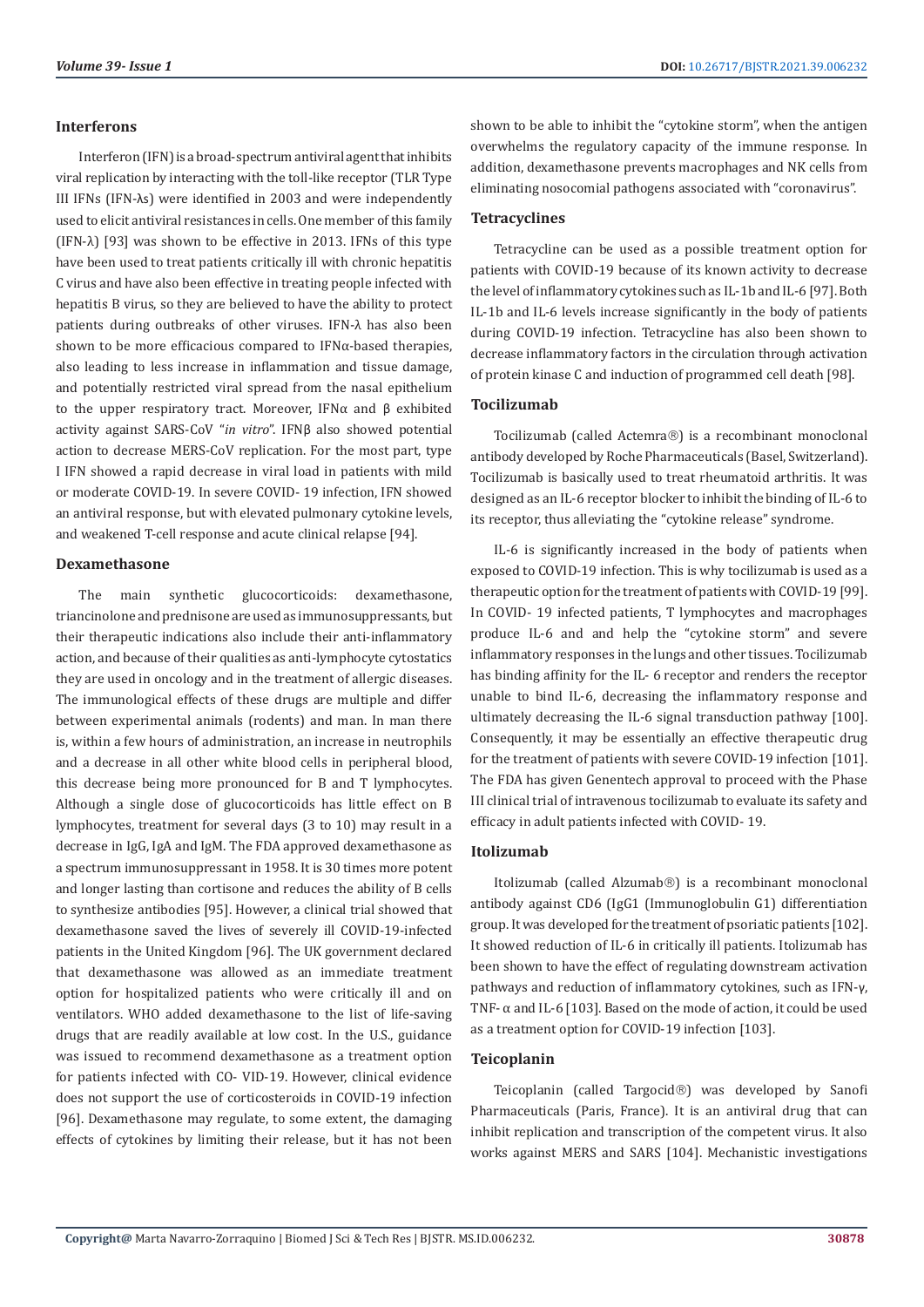revealed that teicoplanin specifically inhibits the activity of host cell cathepsin L and cathepsin B; these proteins are responsible for cleaving the viral glycoprotein, allowing contact of the receptorbinding domain of its core genome and subsequent release into the host cell cytoplasm [105-106]. Since COVID-19 is also "virusdependent" on cathepsin L, some studies suggested that teicoplanin could be used as a therapeutic option to treat COVID-19. According to Ceccarelli, et al. [107], teicoplanin would have a possible therapeutic effect in COVID-19 infected subjects. At present, an *in vivo* study using teicoplanin in subjects affected by COVID-19 has already been performed for the first time and the results seem quite acceptable compared to a previous report from the same geographical area. Teicoplanin is now thought to be a promising option for the treatment of COVID-19 although more safety data in humans are still required.

#### **Meplazumab**

Meplazumab is a humanized monoclonal antibody that acts against the CD147 spike protein. In *in vitro* studies, it has been shown to effectively inhibit virus replication in Vero E6 cells [108]. Based on this evidence, a study has been conducted to determine the clinical outcomes with the use of meplazumab in treating patients infected with COVID-19. Meplazumab was previously reported to exhibit activity against "Chauge-Strauss syndrome" (characterized by eosinophilic vasculitis, pulmonary infiltration, sinusitis, neuropathy and asthma) [109].

The Phase I clinical trial (NCT0436369586) in healthy volunteers with maplazumab injection is currently being completed to find the safety, efficacy, tolerability, pharmacokinetic characteristics and dosing regimen for the Phase II clinical trial. In the U.S., an openlabel Phase I and Phase II clinical trial is underway to determine the safety and efficacy of meplazumab injection in patients infected with COVID- 19 (NCT04275245). Meplazumab could be used as a therapeutic option to treat patients with COVID-19.

#### **Eculizumab**

Eculizumab (Soliris®, Alexion Pharma International, Zürich, Switzerland), a human monoclonal antibody, is a highly selective and effective C5-binding protein of the complement system with high affinity. It prevents cleavage to C5a and C5b and inhibits the production of the membrane attack complex (MAC) C5b-9 to lyse cells. Interestingly, blockade of C5 reveals an indirect "immunoprotective" action by preserving early components of the complement system [110]. Consequently, eculizumab could function as an emergency therapy to treat patients with CO-VID-19 associated with SARS. Some studies have supported the use of eculizumab as a treatment for severe COVID-19. In addition, more clinical trials are approved, some already completed, studying the action of eculizumab in combination with ruxolitinib for efficacy in

patients with severe COVID-19 [111].

#### **AMY101**

AMY101 is a highly selective inhibitor of the C3 fraction of the complement system that was developed by Amyndas Pharmaceuticals). AMY101 has successfully completed clinical phase I with acceptable safety and tolerability and is now in phase II clinical trial (NCT04395456) AMY101 could be a unique therapeutic option to overcome the complement-mediated inflammatory response in patients with COVID-19 [112-113].

#### **ARDS-003**

Cannabinoid (CBD) is also a potential treatment for patients with severe COVID-19. It was designed as an injectable form to treat a severe case of coronavirus with "acute respiratory distress syndrome" It may have the advantage of affecting several proinflammatory signaling pathways by enhancing the effectiveness of the drug to rapidly dampen cytokine release and prevent acute ARDS outcomes [114]. The cannabinoid drug named "ARDS-003" has been approved for a Phase I clinical trial, which is still being conducted by Tetra Bio-Pharma. Initially, the FDA emphasized that the results of the non-clinical studies were appropriate to begin the study in COVID-19 infected patients.

#### **LCB1**

CB1 has been shown to be the "SARS-CoV-2 neutralizing antibody". It is a computer-engineered mini- protein that has been synthesized by researchers at the University of Washington School of Medicine. It binds tightly to SARS-CoV-2 spike proteins and prevents it from infecting cells. "LCB1" was shown to protect "Vero E6" cells from SARS-CoV-2 infection. Synthetic antiviral candidates were designed to stop infection by interfering with the mechanism used by the coronavirus to penetrate and enter cells. LCB1 is currently being evaluated in rodents [115]. These "hyperstable mini-agglutinants" provide a starting point for the most novel COVID-19) therapeutics.

#### **Convalescent plasma**

Convalescent plasma therapy has potential to cure COVID-19 (145). Clinical data are very limited to date, but suggest that it is safe, clinically effective, and reduces mortality. However, there is an urgent need for "multicenter clinical trial" studies to establish its efficacy in patients with COVID-19. The U.S. FDA has issued an "emergency use" clearance for "convalescent plasma", currently under investigation, for the treatment of patients with COVID-19. In addition, polyclonal antibodies from convalescent individuals and immunoglobulin concentrates (human and bovine) may also be of interest in the treatment of COVID-19, at this moment a Spanish company is working on it.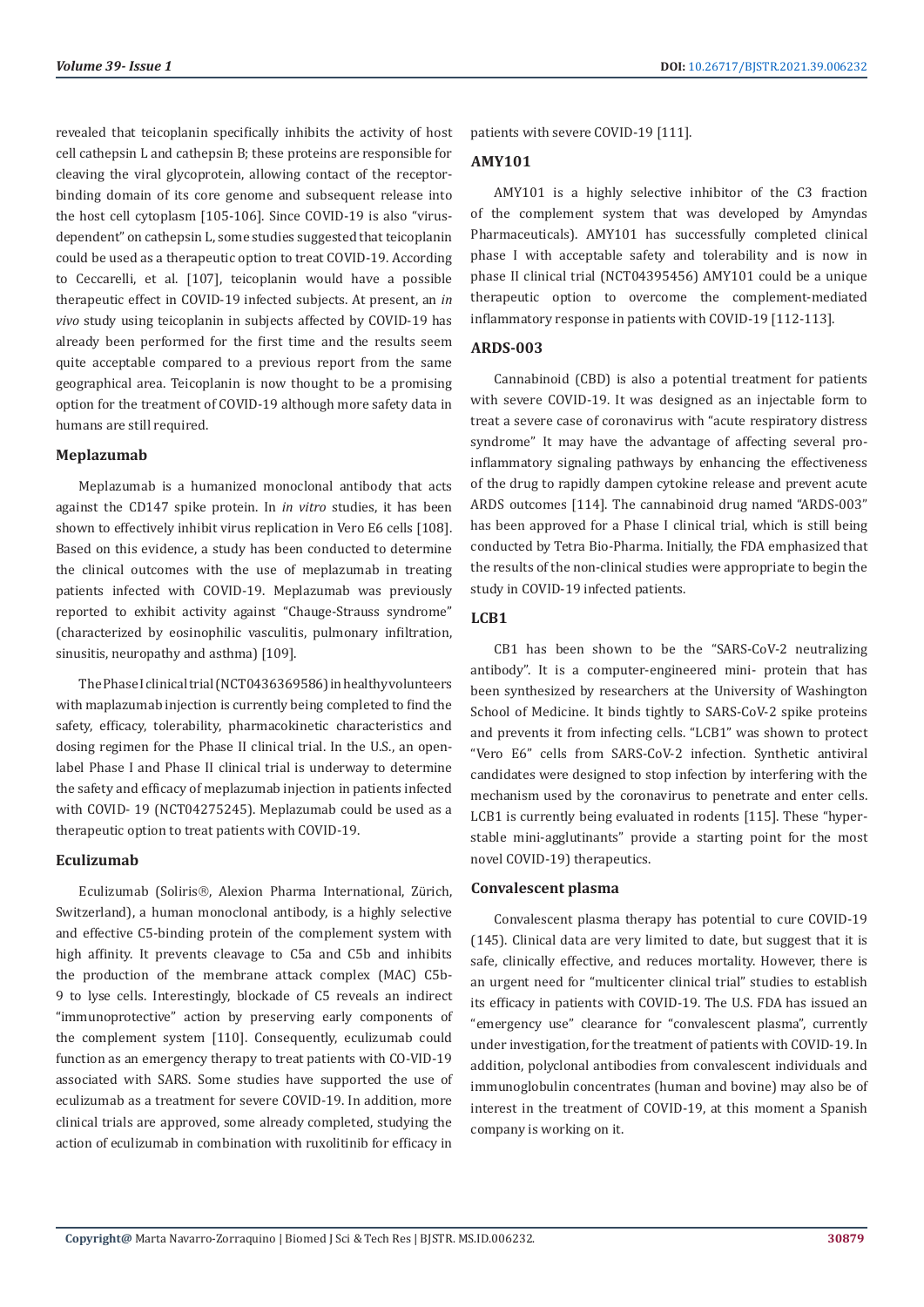#### **Vaccine development**

Coronaviruses are a family of single-stranded RNA viruses that infect many animal species, including bats and humans. Prior to 2003, only twelve animal or human coronaviruses were identified. In the last eighteen years, three new and deadly strains have spread to humans. In 2003, the severe acute respiratory syndrome coronavirus (SARS-CoV) had an official number of 8096 cases and 774 deaths, with people with pre- existing conditions suffering the highest mortality. The overall effect of COVID-19 vaccine development has been a massive invigoration of the field of pandemic vaccine development. The current vaccines are realizing the theoretical promise of antigen sequence-only platforms, such as mRNA and vector-based platforms, and have massively accelerated their development toward rapid "Phase 3 vaccination against COVID-19" evaluation in a timeframe never seen before for vaccines. However, it is important to note that, despite their rapid manufacturing timeline, these platforms encode an antigen that was developed over a timeline of many years through basic research on coronavirus biology and protein engineering. Largescale investment and unprecedented mobilization of the research community have generated insights into the design, manufacture, formulation, and deployment of candidate vaccines that may pay dividends in the future when society must cope with the next inevitable infectious disease outbreak [116-117,83].

#### **Herbal Medicines**

In China, during the COVID-19 outbreak, some traditional medicines were used, such as Astragali Radix (Huangqi), Saposhnikoviae Radix (Fangfeng), Glycyrrhizae Radix et Rhizoma (Gancao), Atractylodis Macrocephalae Rhizoma (Baizhu) [118]. Some cannabinoid products were also used [119]. As a treatment option to control the inflammatory response medicinal plants with proven antiviral effects and related beneficial effects could be considered as an alternative approach to prevent high-risk population from COVID-19. However, there are no randomized studies to know the true efficacy and side effects of these natural products obtained from plants. Currently, other researchers, and ourselves, are focusing our attention on the acute and systemic inflammatory process that leads to the activation of "damageassociated molecular patterns" (DAMPs), as well as the study of substances capable of preventing or decreasing cell damage by "suppressing/inhibiting DAMPs" (SAMPs), leading to the resolution of the "inflammatory disease".

Authors such as Land WG (Laboratory of Excellence Transplantex, University of Strasbourg, Strasbourg, France and German Academy for Transplantation Medicine), think that current or future therapeutics will include the inhibition of "DAMPs" in hyper-inflammatory processes, e.g., "systemic inflammatory response syndrome" (SIRS), which is currently

observed in Covid-19, as well as the application of "SAMPs" in chronic inflammatory diseases, in "hyperresolution" processes, systemic inflammatory response syndrome" (SIRS), currently observed in Covid-19, as well as the application of "SAMPs" in chronic inflammatory diseases, in "hyper-resolving" processes (e.g. compensatory anti-inflammatory response syndrome) and in the administration of "SAMPs" in the treatment of chronic inflammatory diseases. We are in full agreement with this author that controlled production of "DAMPs" and "SAMPs" is necessary to achieve complete homeostatic restoration and repair of tissue injury and tissue damage. On the other hand, we fully agree with this author that a controlled production of "DAMPs" and "SAMPs" is necessary to achieve complete homeostatic restoration and repair of tissue injury, and also with the need to identify and define "a priori" a context-dependent "homeostatic DAMPs/ SAMPs ratio" in each case and a "homeostatic window" of DAMP, and SAMP concentrations, to ensure a safe treatment modality in patients [120]. In this aspect, our research group has recently published the work: "Implant of mesenchymal cells decreases acute cellular rejection in small bowel transplantation"[121]in which the inhibition of acute cell-mediated rejection is observed in an experimental model of allogeneic small intestine transplantation, through the implantation of mesenchymal cells and the activation of the "immune-regulatory response", with an increase in the percentage of Treg cells, a significant increase in TGFb-1 and a decrease in IL-17. This finding will serve as the basis for the project: "Treatment of coronavirus-19 infection using nonsteroidal immunomodulators", where the DAMPs will be the proinflammatory cytokines and the SAMPs will be the "anti-IL17" and "TGF-β1" molecules.

### **TGF- β1**

As we have described above, the "pathway of regulation of the immune response" exerts its role by responding to the needs of the immune response, at a given moment, against the corresponding antigen, increasing the inflammatory activity of the Th1 pathway, mainly by means of Th17 cells and IL-17A, or increasing the antiinflammatory activity of the Th2 pathway, mainly by means of the "transforming growth factor  $β$ " (TGF- $β$ ). In the scheme shown on page 7 of this paper, we can see that this factor already acts from the "immune-regulatory pathway" and is part of the "anti-inflammatory pathway", tipping the balance towards this second pathway. In our previously cited work on the inhibition of acute cell-mediated rejection in intestinal transplantation, "TGFb-1" is shown to be the most important factor, in relation to the other cytokines studied, acting as an inhibitor of the inflammatory immune response in rejection. In 2000, the Canadian researchers Prud'homme GJ and Piccirillo CA already pointed out that the importance of the factor "TGF-β" in "immuno-regulation" and tolerance had been recognized once again [122].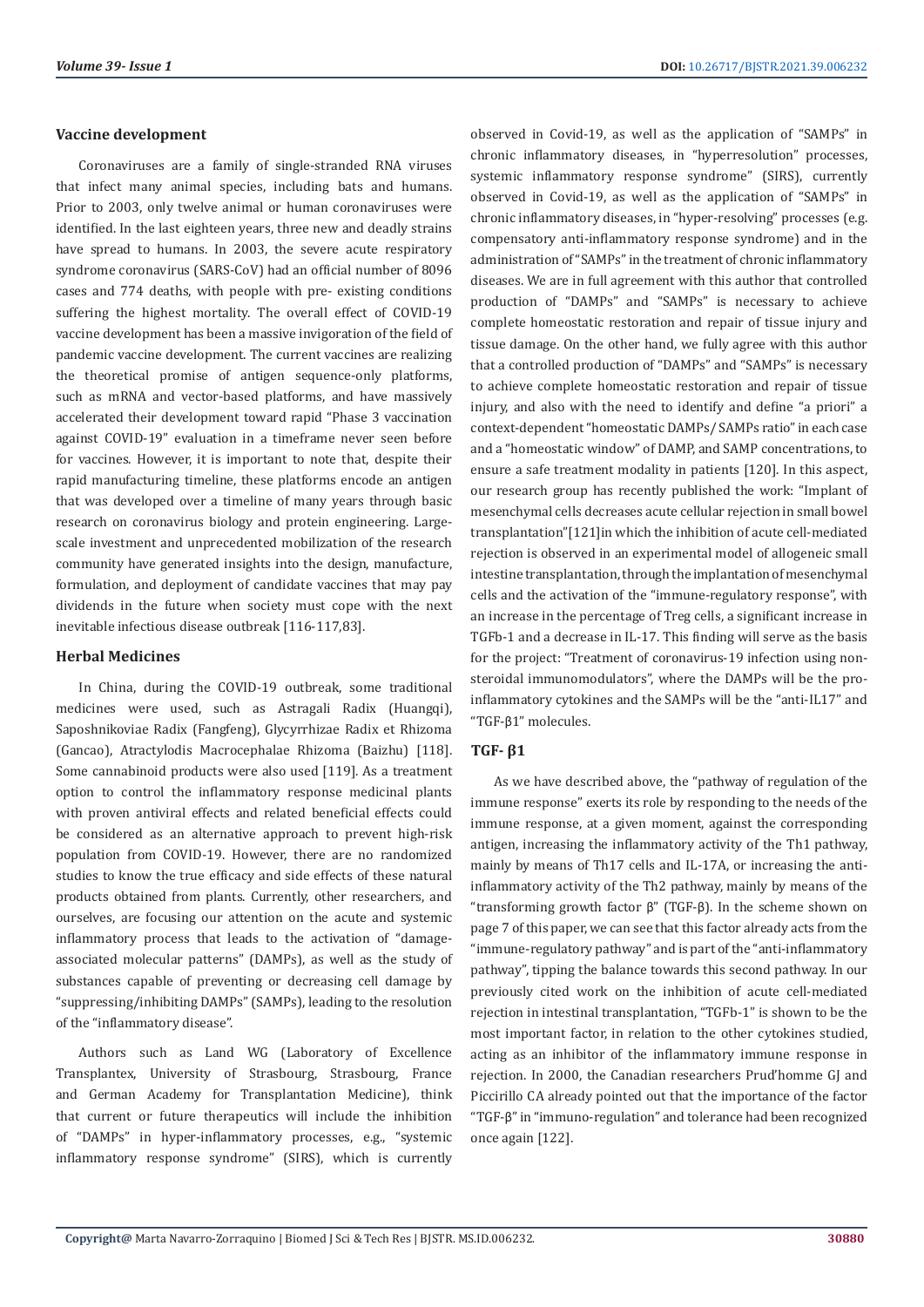Like us, the authors propose that there are regulatory T-cell (T-reg) populations, some called T-helper type 3 (Th3), exert their action mainly by secreting this cytokine, and furthermore these authors emphasize the following concepts: 1) TGF-β1 has multiple suppressive actions on T cells, B cells, macrophages and other cells, and increased TGF-β1 production correlates with protection and/ or recovery from autoimmune diseases; 2) TGF-β1 and CTLA-4 are molecules that work together to terminate immune responses; 3) Th0, Th1 and Th2 clones can secrete TGF-β1 following CTLA-4 cross-linking; 4) TGF-β1 may play a role in the switch from effector T cells to memory T cells; 5) TGF-β1 acts with some other inhibitory molecules to maintain a state of tolerance, which is most evident in immunologically privileged sites, but may also be important in other organs; 6) TGF-β1 is produced by many cell types, is always present in plasma (in its latent form) and permeates all organs, binding to matrix components and creating a reservoir of this immunosuppressive molecule; and 7) TGF-β1 has beneficial effects in several autoimmune diseases and shows that it can be effectively administered by a somatic gene therapy approach, resulting in depressed inflammatory cytokine production and increased production of endogenous regulatory cytokines.

Currently, March 2021, Aydemir MN, et al. [123] have published an interesting paper. The authors believe that despite the information obtained on the structure of the SARS-CoV-2 viral genome, many aspects of virus-host interactions during infection are still unknown; their purpose in this study has been to identify the "microRNAs" ("miRNAs") encoded by SARS-CoV- 2" and their cellular targets. The authors have employed for this purpose a computational method to predict SARS-CoV-2-encoded miRNAs along with their putative targets in humans. The predicted miRNA targets were grouped into clusters according to their biological processes, molecular function and cellular compartments. Aydemir MN, et al. note that the "TGF-β1 pathway" has important functions in many cellular processes, and that it is often manipulated by viruses, as it is a simple pathway. The authors expose that proteins that play a crucial role in almost all steps of this pathway are targeted by SARS-CoV-2 miRNAs and demonstrate that the SARS-CoV "nucleocapsid protein" ("N") inhibits the formation of the "SMAD" complex (family of inducing genes of this pathway), resulting in blocking TGF-β1-induced apoptosis of Cov-2-infected cells and, conversely, tissue fibrosis in SARS-CoV-infected "host cells" [124]. Finally, these authors performed an integrative pathway network analysis with target genes and identified 40 SARS-CoV-2 miRNAs and their regulated targets, the analysis shows that the targeted genes including NFKB1, NFKBIE, JAK1-2, STAT3-4, STAT5B, STAT6, SOCS1-6, IL2, IL8, IL10, IL17, TGFBR1-2, SMAD2-4, HDAC1-6 and JARID1A-C , JARID2 plays an important role in NFKB, JAK/STAT and TGFB signaling pathways as well as epigenetic regulatory pathways in cells and they believe that their results may help to understand

the virus-host interaction and the role of viral miRNAs during SARS-CoV-2 infection. Since there is currently no drug or effective treatment available for COVID19, it may also help to develop new treatment strategies.

#### **Monoclonal Antibody Against Il-17**

COVID-19 is caused by SARS-CoV-2, a "beta-coronavirus" closely related to MERS-CoV and SARS- CoV, the causative agents of "Middle East respiratory syndrome (MERS)" and "severe acute respiratory syndrome" (SARS), respectively. COVID-19 appears to follow a similar pattern, with 81% of fatal cases diagnosed with SARS (2). In consideration of this, a recent publication in The Lancet [125] suggests that all patients with COVID-19 should be evaluated for "hyper-inflammation" in order to identify those who would benefit from targeted immunosuppression or immunomodulation to prevent acute lung disease. ("ALI") (acute lung injury) [126]. IL-17 (formally IL-17A) is the best known member of a family of multifunctional cytokines. Its predominant role seems to depend on where the cytokine is expressed (gut, lung or skin) and what the trigger is. These two factors appear to influence whether the predominant effect of its expression is protective or whether it leads to a detrimental hyper-inflammatory state. For MERS-CoV, SARS-CoV and SARS-CoV-2, disease severity was shown to correlate positively with levels of IL-17 and other T helper 17 (Th17) cellrelated pro-inflammatory cytokines, such as IL-1, IL-6, IL-15, TNF and IFNγ. (see page 7 of this paper) Increased IL-17 levels in LPS-induced "ALI" ("acute lung injury") mice correlated with increased lung injury scores, increased protein-rich inflammatory lung infiltration and decreased overall survival. Furthermore, the addition of exogenous IL- 17 further exacerbated LPS-induced production of TNF, IL-1β, IL-6 and CXCL2, revealing the role of IL-17 as a key principal modulator of the inflammatory pathway. In the same study, mice genetically deficient in IL-17 or those that received anti-IL-17 antibodies demonstrated improved survival, less pulmonary infiltration, and improved lung pathology scores after LPS exposure [127] Taken together, analyses of patients with coronavirus-induced lung disease suggest that IL-17 may serve as a biomarker ("DAMP") of disease severity and a potential target for therapy to mitigate SARS-CoV-2 damage, particularly in the lung. Of note, COVID-19 mortality is also associated with myocarditis in the context of SARS.

Zhao Y, et al. [128] in a very recent paper (February 2021) propose a model to understand the underlying mechanisms involved in lung pathology by investigating the role of the lungspecific immune response. The authors obtain immune cells in bronchoalveolar lavage fluid and in blood drawn from patients with COVID-19 with severe disease and patients with bacterial pneumonia not associated with viral infection. By tracing T-cell clones across tissues, they identify Th17 cells similar to clonally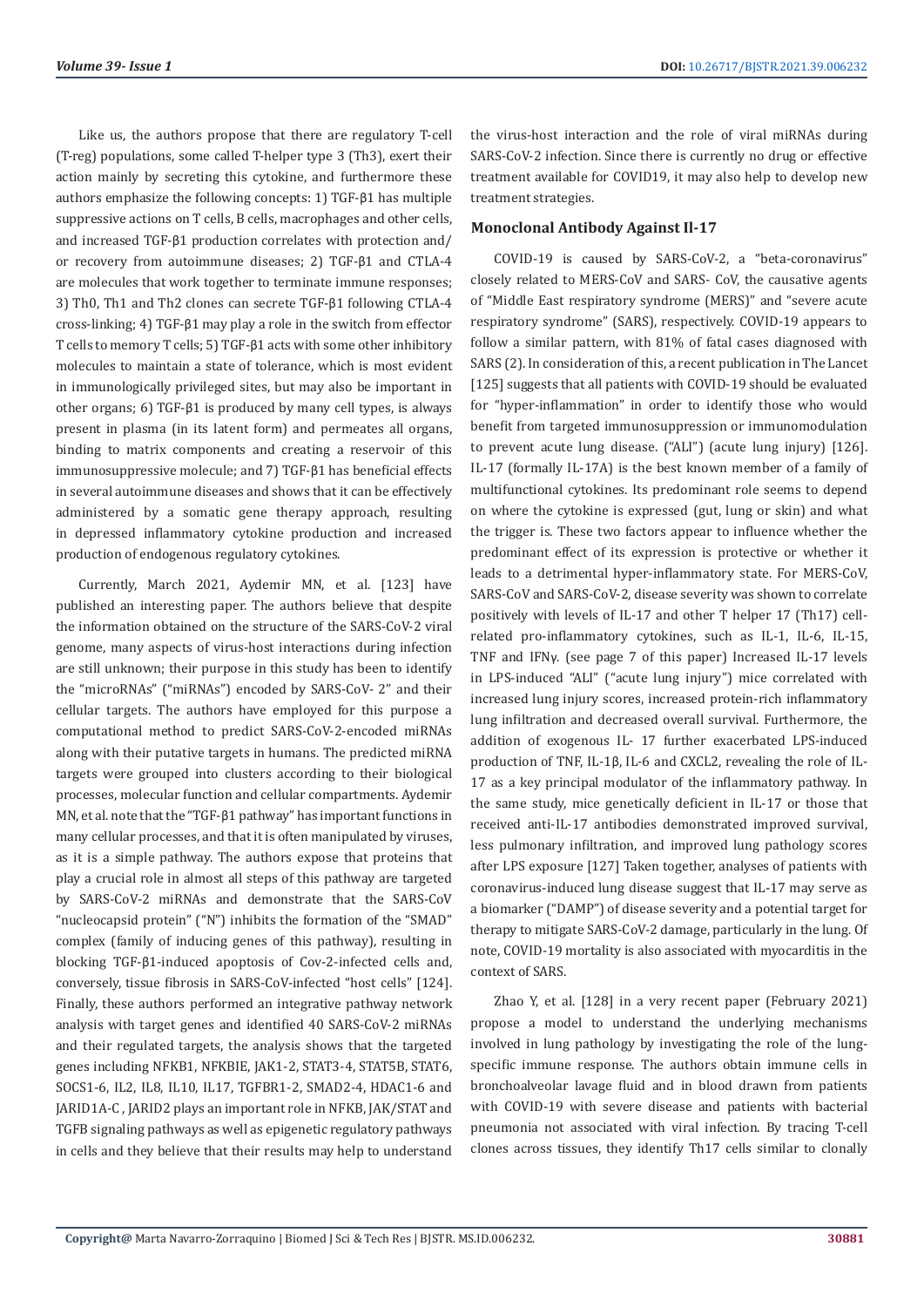expanded "memory T cells" resident in lung tissue, which they term "Trm17 cells" and which reside in the lungs even after viral clearance. Analysis of the lung suggests that Trm17 cells may interact with lung macrophages and Tc/s (CD8+ cytotoxic) cells, and is associated with disease severity and lung damage. Ultimately, elevated serum IL-17A and GM-CSF protein levels in patients with COVID- 19 are associated with a more severe clinical course. Zhao Y, et al. suggest that lung Trm17 cells are a potential orchestrator of hyperinflammation in severe COVID-19. On the other hand, Trm17 cells become activated or reactivated as part of the ongoing cytokine storm, during which they may begin to produce pro-inflammatory cytokines such as GM-CSF. This could lead to increased activation of macrophages and cytotoxic CD8+ cells, which other authors have linked to disease severity and ultimately mediate lethal lung damage [42,45].

 As related by Zhao Y, et al. To date there have been 2 small pilot studies that have indicated that targeting GM-CSF in patients with severe lung disease by COVID-19 using anti-GM-CSF receptor monoclonal antibodies mavrilimumab or lenzilumab, respectively, may be a strategy to improve clinical outcomes [3,4], although larger controlled clinical trials would be needed to determine the efficacy and biological impact of such approaches. This network of tissue-resident cells may persist in the lungs even after the initiating event, e.g., a viral infection, has been eliminated, contributing to chronic lung pathology. There are three commercially available options: secuquinumab (human monoclonal antibody against IL- 17), ixeki-zumab (humanized monoclonal antibody against IL-17) and brodalumab (human monoclonal antibody against the IL-17 receptor). Both secukinumab and ixekizumab are approved for psoriasis, psoriatic arthritis and ankylosing spondylitis; brodalumab is approved for the treatment of psoriasis alone. All three of these drugs come with warnings about an increased risk of infections. Compared to placebo, clinical trials showed a moderate increase in upper respiratory tract infections ("URIs") for patients treated with secukinumab and a similar number of URIs for patients treated with ixekizumab, while treatment with brodalumab resulted in a lower rate of "URIs." The risk of serious infections is unchanged or low in the short term. Therefore, the use of these drugs in the acute setting of COVID- 19 should not lead to an increased risk of secondary infections.

# **"NSAIDs" (Non-Steroidal Anti-Inflammatory Drugs)**

Nonsteroidal anti-inflammatory drugs (NSAIDs) are a group of often chemically unrelated compounds that have potent antiinflammatory, analgesic and antipyretic activity and are among the most widely used drugs worldwide. It is generally thought that one of their main mechanisms of action is the inhibition of cyclooxygenase (COX), the enzyme responsible for the biosynthesis

of prostaglandins (PGs) and thromboxane. NSAIDs are also associated with an increased risk of gastrointestinal, renal and cardiovascular adverse effects.

The review paper by Bacchi S et al., [129] describes the clinical pharmacology of "NSAIDs, their classification, molecular mechanisms of action and adverse effects, including their possible contribution to "neuro-inflammation" and carcinogenesis, as well as some recent developments aimed at designing effective antiinflammatory agents with improved safety and tolerability profiles. In the late 1980s, it was discovered that COX has two isoforms, each produced by a different gene. The COX-1 gene is located on chromosome 9 and functions as an internal gene that regulates numerous cellular functions, including the complex series of processes responsible for protecting the gastrointestinal mucosa from ulceration. The COX-2 gene, located on chromosome 1, is an early and immediately activated gene and is rapidly deregulated in response to a variety of inflammatory cytokines and cellular injury.

The COX-1 enzyme produces the prostaglandins responsible for gastrointestinal cytoprotection and platelet function, while the COX-2 enzyme produces the reactions responsible for pain perception and inflammation. Thus, COX-1 and CoX-2 enzymes can produce both beneficial and adverse effects due to inhibition of prostanoids, derived from arachidonic acid (AA), which is converted to prostaglandin G2 (PGG2) and H2 (PGH2) as a result of cyclooxygenase (COX) activity, and PGH2 is subsequently metabolized by terminal synthases into biologically active prostanoids. COX-2 expression is greatly restricted under basal conditions, but is greatly increased at inflammatory sites in response to cytokines such as interferon-gTNFa, IL-1, hormones, growth factors, and hypoxia. The pharmacological effects of NSAIDs are due to blockade of COX and consequent reduction of PG synthesis, leading to a decrease in inflammation, pain and fever. The anti-inflammatory action of "NSAIDs" is due to the decrease of vasodilator PGs (PGE2, PGI2), which indirectly reduces edema.

Within the group of non-steroidal anti-inflammatory molecules, the group of pyrazolones stands out and among them metamizole (dipyrone). In 2014, the research group of Jasiecka A et al, [130] published a paper on the pharmacological characteristics of "metamizole": a popular, non-opioid analgesic drug commonly used in human and veterinary medicine. In some cases, this agent is still incorrectly classified as a non-steroidal anti-inflammatory drug. Metamizole is a "pro-drug" that spontaneously breaks down after oral administration into structurally related pyrazolone compounds. In addition to its analgesic effect, the drug is an antipyretic and spasmolytic agent. The mechanism responsible for the analgesic effect is complex and most likely based on inhibition of a central cyclooxygenase-3 and activation of the opioidergic and cannabinoid systems. Metamizole can block both PG-dependent and PG-independent LPS-induced fever pathways, suggesting that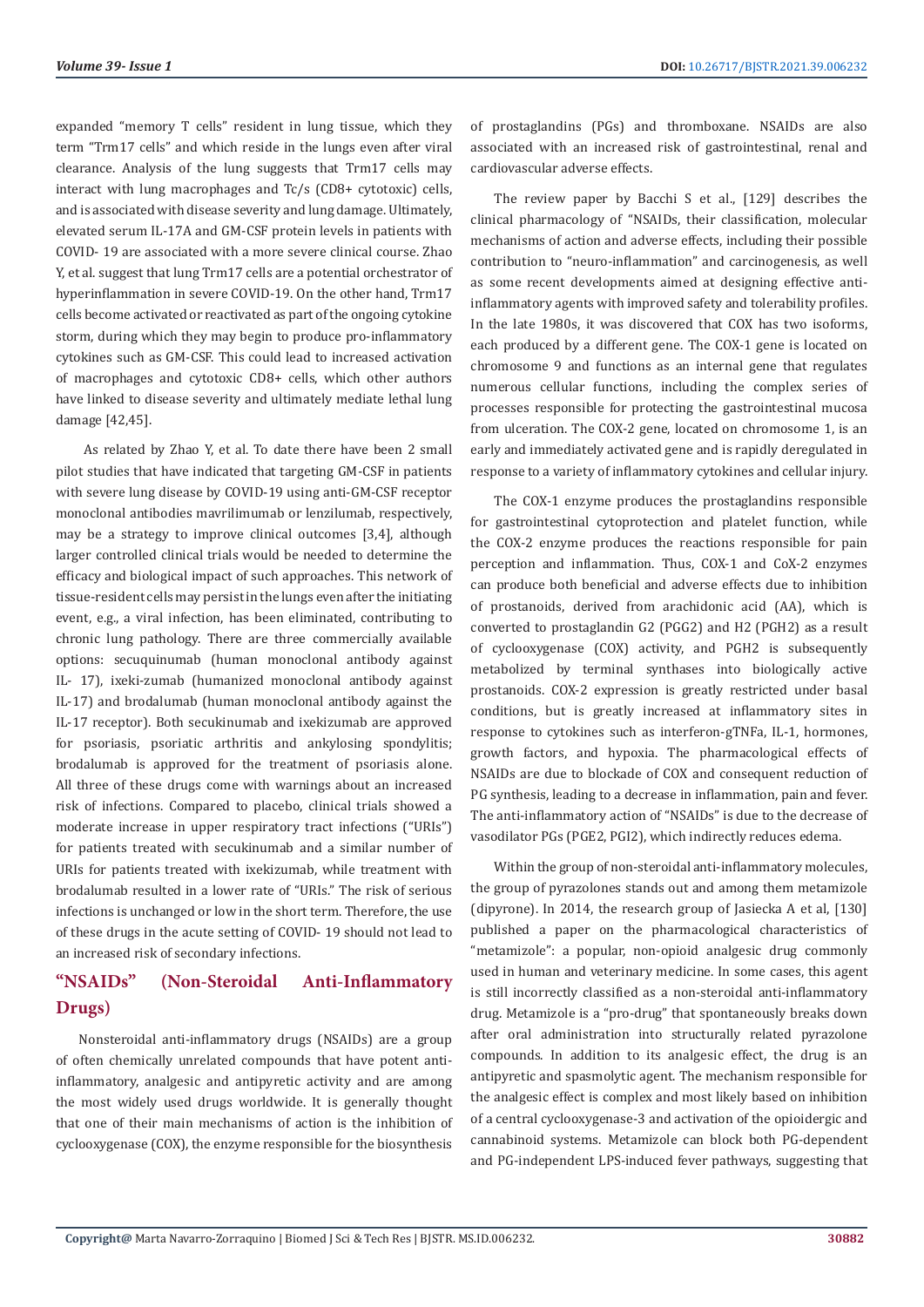this drug has a distinctly different antipyretic action profile than the other NSAIDs. The mechanism responsible for the spasmolytic effect of metamizole is associated with inhibition of intracellular Ca2 + as a result of reduced inositol phosphate synthesis [130]. Metamizole is predominantly applied in the therapy of pain of different etiology, spastic conditions, especially affecting the digestive tract, and fever refractory to other treatments. Coadministration of morphine and metamizole produces super-additive anti-nociceptive effects [131]. On the other hand, metamizole is a relatively safe pharmaceutical preparation, although it is not completely free of undesirable effects. Among these side effects, the most serious and most controversial is the myelotoxic effect; however, it seems that in the past the risk of metamizole-induced agranulocytosis was exaggerated [132]. Today it is considered that the side effects of metamizole appear only in long periods of treatment of chronic inflammatory diseases. Our research team has studied the effects of "magnesium metamizole" marketed under the name of Nolotilâ and currently produced by Boehringer Laboratories (Germany).

The active ingredient of this drug is the "methylated oxyquinazine" molecule, whose chemical structure is included here: The complete structure of this synthetic drug corresponds to a phenyl-dimethyl pyrazolone derivative whose "R" root is magnesium methylene sulfonate. Its complete formula is dimethyl oxyquinazine methylene methylamine magnesium sulfonate. Since 1975, we have used this drug in the surgical clinic as an analgesic in the first days of the immediate postoperative period, due to its high analgesic power and also to its anti-adhesiveness and anti-platelet aggregation properties. These findings were obtained in "*in vivo*" and "*in vitro*" studies carried out by our research team in the 70's of the last century. [132-134]. Our results have now been ratified by Pfrepper C et al. in 2019 [135]. It is very important to emphasize here that increased platelet adhesiveness and aggregation leads to initial thrombus formation and eventually to thrombosis. Methylated oxyquinazine by its anti- aggregating and antiadhesive action on platelets may contribute to prevent vascular thrombosis. When "CoV-2 antigens" stimulate macrophages or any other "antigen presenting cell" the "pro- inflammatory" cytokines par excellence are released: IL-1, IL-6, IL-8, IL-15, IL-17, IL-18, TNFs, IFNg and PAF (platelet activating factor) (and source of PF4). Through the release of PAF, the immune response acts on the coagulation and fibrinolytic systems, giving rise to signals that cross and intersect between the immune response and the different systems: coagulation, fibrinolytics, cyanins, arachidonic acid, leukotrienes and thromboxanes, etc. Thus, we believe that methylated oxyquinazine could contribute to inhibit or palliate the immune response overwhelmed by COVID-19 in the most severe stage of Cov-2 disease [42]. (see Figure 2) page 5 of this paper). It has recently been published those vaccines using adenovirus vectors can produce thrombosis by activation of PAF and PF4, resulting in increased platelet aggregation and adhesiveness accompanied by thrombocytopenia [136-143]. In this aspect, methylated oxyquinazine (metamizole) could also serve as a prophylaxis of thrombus formation when these vaccines are given (Figure 4).



**Figure 4:** The complete structure of this synthetic drug corresponds to a phenyl-dimethyl pyrazolone derivative whose "R" root is magnesium methylene sulfonate. Its complete formula is: dimethyl oxyquinazine methylene methylamine magnesium sulfonate [134-136].

Our research project is aimed at avoiding the "cytokine storm" by means of molecules that do not inhibit the response to the virus but can avoid the excessive inflammatory response, by activating the "immuno-regulatory pathway" of the immune system. The treatments applied to date fail when patients, especially the elderly or "immuno-compromised" people (suffering from severe heart disease, chronic kidney disease, chronic obstructive pulmonary disease, cancer –patients undergoing active treatment–,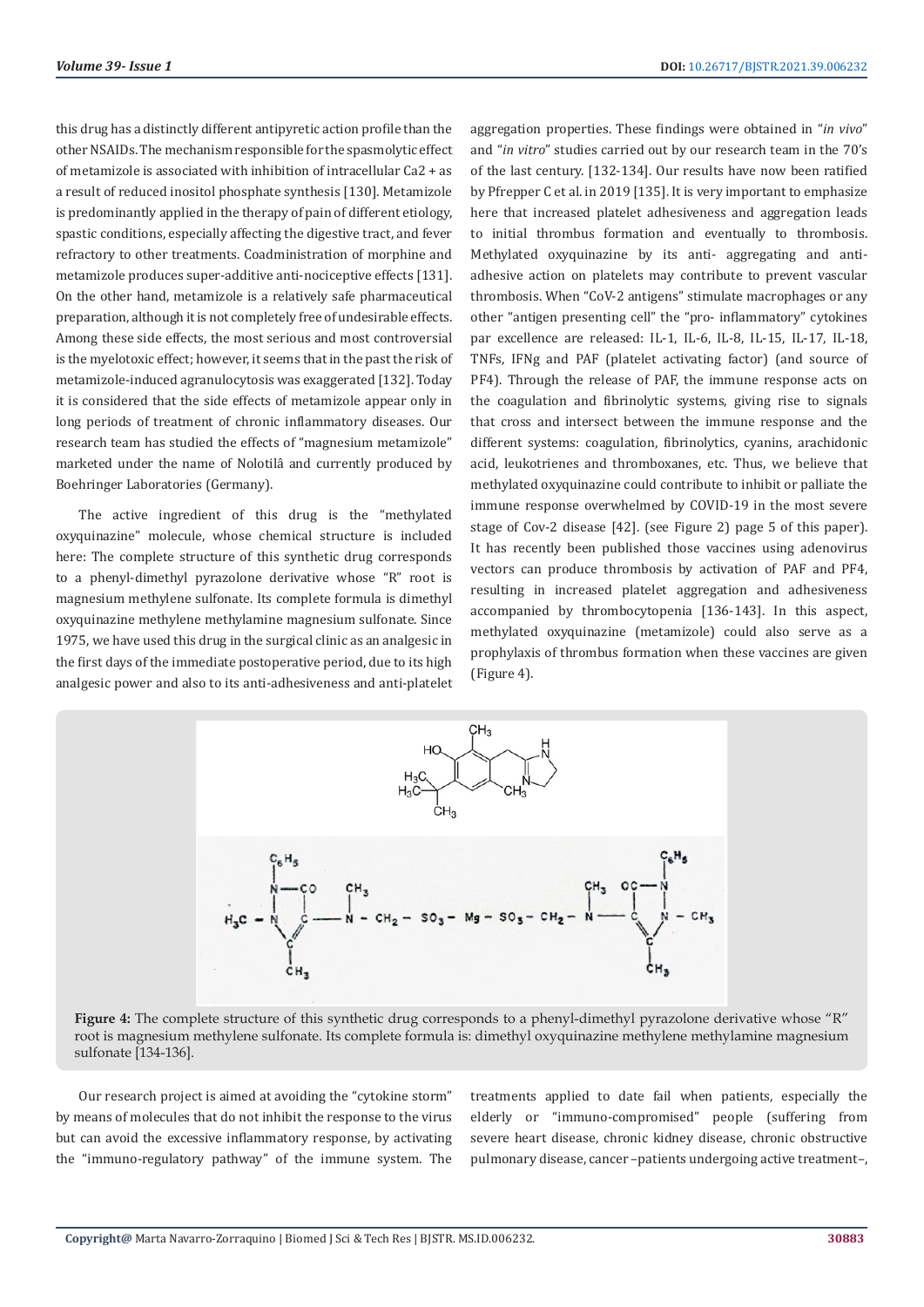immunosuppression by transplantation of solid organs, obesity or type 2 diabetes mellitus, or elderly people who also suffer from any of these diseases, reach the most serious stage of the disease, and their body is not capable of avoiding the "cytokine storm" and the multi-organic failure that leads inexorably to death.

#### **References**

- 1. [Zhong NS, Zheng BJ, Li YM, Poon, Xie ZH, et al. \(2003\) Epidemiology](https://pubmed.ncbi.nlm.nih.gov/14585636/)  [and cause of severe acute respiratory syndrome \(SARS\) in](https://pubmed.ncbi.nlm.nih.gov/14585636/)  [Guangdong,People's Republic of China, in February, 2003. Lancet](https://pubmed.ncbi.nlm.nih.gov/14585636/)  [362\(9393\): 1353-8.](https://pubmed.ncbi.nlm.nih.gov/14585636/)
- 2. [Lee N, Hui D, Wu A, Chan P, Cameron P, et al. \(2003\) A major outbreak of](https://pubmed.ncbi.nlm.nih.gov/12682352/)  [severe acute respiratory syndrome in Hong Kong. N Engl J Med 348\(20\):](https://pubmed.ncbi.nlm.nih.gov/12682352/)  [1986-94.](https://pubmed.ncbi.nlm.nih.gov/12682352/)
- 3. [Guan Y, Peiris JS, Zheng B, Poon LL, Chan KH, et al. \(2004\) Molecular](https://pubmed.ncbi.nlm.nih.gov/14726162/)  [epidemiology of the novel coronavirus that causes severe acute](https://pubmed.ncbi.nlm.nih.gov/14726162/)  [respiratory syndrome. Lancet 363\(9403\): 99-104.](https://pubmed.ncbi.nlm.nih.gov/14726162/)
- 4. Drosten C, Gü[nther S, Preiser W, Van der Werf S, Brodt HR, et al. \(2003\)](https://pubmed.ncbi.nlm.nih.gov/12690091/)  [Identification of a novel coronavirus in patients with severe acute](https://pubmed.ncbi.nlm.nih.gov/12690091/)  [respiratory syndrome. N Engl J Med 348\(20\): 1967-76.](https://pubmed.ncbi.nlm.nih.gov/12690091/)
- 5. [Ksiazek TG, Erdman D, Goldsmith CS, Zaki SR, Peret T, et al. \(2003\)](https://pubmed.ncbi.nlm.nih.gov/12690092/)  [Working Group. A novel coronavirus associated with severe acute](https://pubmed.ncbi.nlm.nih.gov/12690092/)  [respiratory syndrome. N Engl J Med 348\(20\): 1953-66.](https://pubmed.ncbi.nlm.nih.gov/12690092/)
- 6. [Peiris JS, Lai ST, Poon LL, Guan Y, Yam LY, et al. \(2003\) Coronavirus as a](https://pubmed.ncbi.nlm.nih.gov/12711465/)  [possible cause of severe acute respiratory syndrome. Lancet 361\(9366\):](https://pubmed.ncbi.nlm.nih.gov/12711465/)  [1319-25.](https://pubmed.ncbi.nlm.nih.gov/12711465/)
- 7. (2004) WHO. Summary of probably SARS cases with onset of illness from 1 November 2002 to 31 July 2003. WHO.
- 8. [Wang M, Yan M, Xu H, Liang W, Kan B, et al. \(2005\) SARS-CoV infection in](https://pubmed.ncbi.nlm.nih.gov/16485471/)  [a restaurant from palm civet. Emerg Infect Dis 11\(12\): 1860-5.](https://pubmed.ncbi.nlm.nih.gov/16485471/)
- 9. [Ge XY, Li JL, Yang XL, Chmura AA, Zhu G, et al. \(2013\) Isolation and](https://pubmed.ncbi.nlm.nih.gov/24172901/)  [characterization of a bat SARS-like coronavirus that uses the ACE2](https://pubmed.ncbi.nlm.nih.gov/24172901/)  [receptor. Nature 503\(7477\): 535-8.](https://pubmed.ncbi.nlm.nih.gov/24172901/)
- 10. [Menachery VD, Yount BL Jr, Debbink K, Agnihothram S, Gralinski LE, et](https://pubmed.ncbi.nlm.nih.gov/26552008/)  [al. \(2015\) A SARS-like cluster of circulating bat coronaviruses shows](https://pubmed.ncbi.nlm.nih.gov/26552008/)  [potential for human emergence. Nat Med 21\(12\): 1508-13.](https://pubmed.ncbi.nlm.nih.gov/26552008/)
- 11. [Zaki AM, Van Boheemen S, Bestebroer TM, Osterhaus AD, Fouchier RA](https://pubmed.ncbi.nlm.nih.gov/23075143/)  [\(2012\) Isolation of a novel coronavirus from a man with pneumonia in](https://pubmed.ncbi.nlm.nih.gov/23075143/)  [Saudi Arabia. N Engl J Med 367\(19\): 1814-19.](https://pubmed.ncbi.nlm.nih.gov/23075143/)
- 12. [Hijawi B, Abdallat M, Sayaydeh A, Alqasrawi S, Haddadin A, et al. \(2012\)](https://pubmed.ncbi.nlm.nih.gov/23888790/)  [Novel coronavirus infections in Jordan, April 2012: epidemiological](https://pubmed.ncbi.nlm.nih.gov/23888790/)  [findings from a retrospective investigation. East Mediterr Health J 19\(1\):](https://pubmed.ncbi.nlm.nih.gov/23888790/)  [S12-8.](https://pubmed.ncbi.nlm.nih.gov/23888790/)
- 13. [Wise J \(2012\) Patient with new strain of coronavirus is treated in](https://pubmed.ncbi.nlm.nih.gov/23008211/)  [intensive care at London hospital. BMJ 345: e6455.](https://pubmed.ncbi.nlm.nih.gov/23008211/)
- 14. [\(2015\) Korea Centers for Disease Control and Prevention. Middle East](https://pubmed.ncbi.nlm.nih.gov/26473095/)  [Respiratory Syndrome Coronavirus Outbreak in the Republic of Korea.](https://pubmed.ncbi.nlm.nih.gov/26473095/)  [Osong Public Health Res Perspect 6\(4\): 269-278.](https://pubmed.ncbi.nlm.nih.gov/26473095/)
- 15.(2016) WHO Coronavirus infections: disease outbreak news. WHO.
- 16. [De Wit E, Van Doremalen N, Falzarano D, Munster VJ \(2016\) SARS and](https://pubmed.ncbi.nlm.nih.gov/27344959/)  [MERS: recent insights into emerging coronaviruses. Nat Rev Microbiol](https://pubmed.ncbi.nlm.nih.gov/27344959/)  [14\(8\): 523-34.](https://pubmed.ncbi.nlm.nih.gov/27344959/)
- 17. Reusken CB, Haagmans BL, Mü[ller MA, Gutierrez C, Godeke GJ, et al.](https://pubmed.ncbi.nlm.nih.gov/23933067/)  [\(2013\) Middle East respiratory syndrome coronavirus neutralising](https://pubmed.ncbi.nlm.nih.gov/23933067/)  [serum antibodies in dromedary camels: a comparative serological study.](https://pubmed.ncbi.nlm.nih.gov/23933067/)  [Lancet Infect Dis 13\(10\): 859-66.](https://pubmed.ncbi.nlm.nih.gov/23933067/)
- 18. [Guan Y, Zheng BJ, He YQ, Liu XL, Zhuang ZX, et al. \(2003\) Isolation and](https://pubmed.ncbi.nlm.nih.gov/12958366/) [characterization of viruses related to the SARS coronavirus from animals](https://pubmed.ncbi.nlm.nih.gov/12958366/) [in southern China. Science 302\(5643\): 276-8.](https://pubmed.ncbi.nlm.nih.gov/12958366/)
- 19. [Wang LF, Shi Z, Zhang S, Field H, Daszak P, et al. \(2006\) Review of bats](https://pubmed.ncbi.nlm.nih.gov/17326933/) [and SARS. Emerg Infect Dis 12\(12\): 1834-40.](https://pubmed.ncbi.nlm.nih.gov/17326933/)
- 20. Reusken CB, Haagmans BL, Mü[ller MA, Gutierrez C, Godeke GJ, et al.](https://pubmed.ncbi.nlm.nih.gov/23933067/) [\(2013\) Middle East respiratory syndrome coronavirus neutralising](https://pubmed.ncbi.nlm.nih.gov/23933067/) [serum antibodies in dromedary camels: a comparative serological study.](https://pubmed.ncbi.nlm.nih.gov/23933067/) [Lancet Infect Dis 13\(10\): 859-66.](https://pubmed.ncbi.nlm.nih.gov/23933067/)
- 21. [Haagmans BL, Al Dhahiry SH, Reusken CB, Raj VS, Galiano M, et al.](https://pubmed.ncbi.nlm.nih.gov/24355866/) [\(2014\) Middle East respiratory syndrome coronavirus in dromedary](https://pubmed.ncbi.nlm.nih.gov/24355866/) [camels: an outbreak investigation. Lancet Infect Dis 14\(2\): 140-5.](https://pubmed.ncbi.nlm.nih.gov/24355866/)
- 22. [Azhar EI, El-Kafrawy SA, Farraj SA, Hassan AM, Al-Saeed MS, et al. \(2014\)](https://pubmed.ncbi.nlm.nih.gov/24896817/) [Evidence for camel-to-human transmission of MERS coronavirus. N Engl](https://pubmed.ncbi.nlm.nih.gov/24896817/) [J Med 370\(26\): 2499-505.](https://pubmed.ncbi.nlm.nih.gov/24896817/)
- 23. [Raj VS, Farag EA, Reusken CB, Lamers MM, Pas SD, et al. \(2014\) Isolation](https://www.ncbi.nlm.nih.gov/labs/pmc/articles/PMC4111206/) [of MERS coronavirus from a dromedary camel, Qatar, 2014. Emerg Infect](https://www.ncbi.nlm.nih.gov/labs/pmc/articles/PMC4111206/) [Dis 20\(8\): 1339-42](https://www.ncbi.nlm.nih.gov/labs/pmc/articles/PMC4111206/).
- 24. [Sabir JS, Lam TT, Ahmed MM, Li L, Shen Y, et al. \(2016\) Co-circulation](https://pubmed.ncbi.nlm.nih.gov/26678874/) [of three camel coronavirus species and recombination of MERS-CoVs in](https://pubmed.ncbi.nlm.nih.gov/26678874/) [Saudi Arabia. Science 351\(6268\): 81-4.](https://pubmed.ncbi.nlm.nih.gov/26678874/)
- 25. [Chowell G, Abdirizak F, Lee S, Lee J, Jung E, et al. \(2015\) Transmission](https://pubmed.ncbi.nlm.nih.gov/26336062/) [characteristics of MERS and SARS in the healthcare setting: a comparative](https://pubmed.ncbi.nlm.nih.gov/26336062/) [study. BMC Med 13: 210.](https://pubmed.ncbi.nlm.nih.gov/26336062/)
- 26. [Hunter JC, Nguyen D, Aden B, Al Bandar Z, Al Dhaheri W, et al. \(2016\)](https://pubmed.ncbi.nlm.nih.gov/26981708/) [Transmission of Middle East Respiratory Syndrome Coronavirus](https://pubmed.ncbi.nlm.nih.gov/26981708/) [Infections in Healthcare Settings, Abu Dhabi. Emerg Infect Dis 22\(4\):](https://pubmed.ncbi.nlm.nih.gov/26981708/) [647-56.](https://pubmed.ncbi.nlm.nih.gov/26981708/)
- 27. [Anderson RM, Fraser C, Ghani AC, Donnelly CA, Riley S, et al. \(2004\)](https://pubmed.ncbi.nlm.nih.gov/15306395/) [Epidemiology, transmission dynamics and control of SARS: the 2002-](https://pubmed.ncbi.nlm.nih.gov/15306395/) [2003 epidemic. Philos Trans R Soc Lond B Biol Sci 359\(1447\): 1091-105.](https://pubmed.ncbi.nlm.nih.gov/15306395/)
- 28. [Cowling BJ, Park M, Fang VJ, Wu P, Leung GM, et al. \(2015\) Preliminary](https://pubmed.ncbi.nlm.nih.gov/26132767/) [epidemiological assessment of MERS-CoV outbreak in South Korea, May](https://pubmed.ncbi.nlm.nih.gov/26132767/) [to June 2015. Euro Surveill 20\(25\): 7-13.](https://pubmed.ncbi.nlm.nih.gov/26132767/)
- 29. [Peiris JS, Chu CM, Cheng VC, Chan KS, Hung IF, et al. \(2003\) Clinical](https://pubmed.ncbi.nlm.nih.gov/12781535/) [progression, and viral load in a community outbreak of coronavirus](https://pubmed.ncbi.nlm.nih.gov/12781535/)[associated SARS pneumonia: a prospective study. Lancet 361\(9371\):](https://pubmed.ncbi.nlm.nih.gov/12781535/) [1767-72.](https://pubmed.ncbi.nlm.nih.gov/12781535/)
- 30. [Bin SY, Heo JY, Song MS, Lee J, Kim EH, et al. \(2016\) Environmental](https://pubmed.ncbi.nlm.nih.gov/26679623/) [Contamination and Viral Shedding in MERS Patients During MERS-CoV](https://pubmed.ncbi.nlm.nih.gov/26679623/) [Outbreak in South Korea. Clin Infect Dis 62\(6\): 755-60.](https://pubmed.ncbi.nlm.nih.gov/26679623/)
- 31. [Kucharski AJ, Althaus CL \(2015\) The role of superspreading in Middle](https://pubmed.ncbi.nlm.nih.gov/26132768/) [East respiratory syndrome coronavirus \(MERS-CoV\) transmission. Euro](https://pubmed.ncbi.nlm.nih.gov/26132768/) [Surveill 20\(25\): 14-8.](https://pubmed.ncbi.nlm.nih.gov/26132768/)
- 32. [Oh MD, Choe PG, Oh HS, Park WB, Lee SM, et al. \(2015\) Middle East](https://pubmed.ncbi.nlm.nih.gov/26539018/) [Respiratory Syndrome Coronavirus Superspreading Event Involving 81](https://pubmed.ncbi.nlm.nih.gov/26539018/) [Persons, Korea 2015. J Korean Med Sci 30\(11\): 1701-5.](https://pubmed.ncbi.nlm.nih.gov/26539018/)
- 33. [Wong G, Liu W, Liu Y, Zhou B, Bi Y, et al. \(2015\) MERS, SARS, and Ebola:](https://pubmed.ncbi.nlm.nih.gov/26468744/) [The Role of Super-Spreaders in Infectious Disease. Cell Host Microbe](https://pubmed.ncbi.nlm.nih.gov/26468744/) [18\(4\): 398-401.](https://pubmed.ncbi.nlm.nih.gov/26468744/)
- 34. [Huang C, Wang Y, Li X, Ren L, Zhao J, et al. \(2020\) Clinical features of](https://pubmed.ncbi.nlm.nih.gov/31986264/) [patients infected with 2019 novel coronavirus in Wuhan, China. Lancet](https://pubmed.ncbi.nlm.nih.gov/31986264/) [395\(10223\): 497-506.](https://pubmed.ncbi.nlm.nih.gov/31986264/)
- 35. [Anon \(2020\) Seven days in medicine: 8-14 Jan 2020. BMJ 368: m132.](https://pubmed.ncbi.nlm.nih.gov/31948945/)
- 36. [Lu R, Zhao X, Li J, Niu P, Yang B, et al. \(2020\) Genomic characterisation](https://pubmed.ncbi.nlm.nih.gov/32007145/) [and epidemiology of 2019 novel coronavirus: implications for virus](https://pubmed.ncbi.nlm.nih.gov/32007145/) [origins and receptor binding. Lancet 395\(10224\): 565-574.](https://pubmed.ncbi.nlm.nih.gov/32007145/)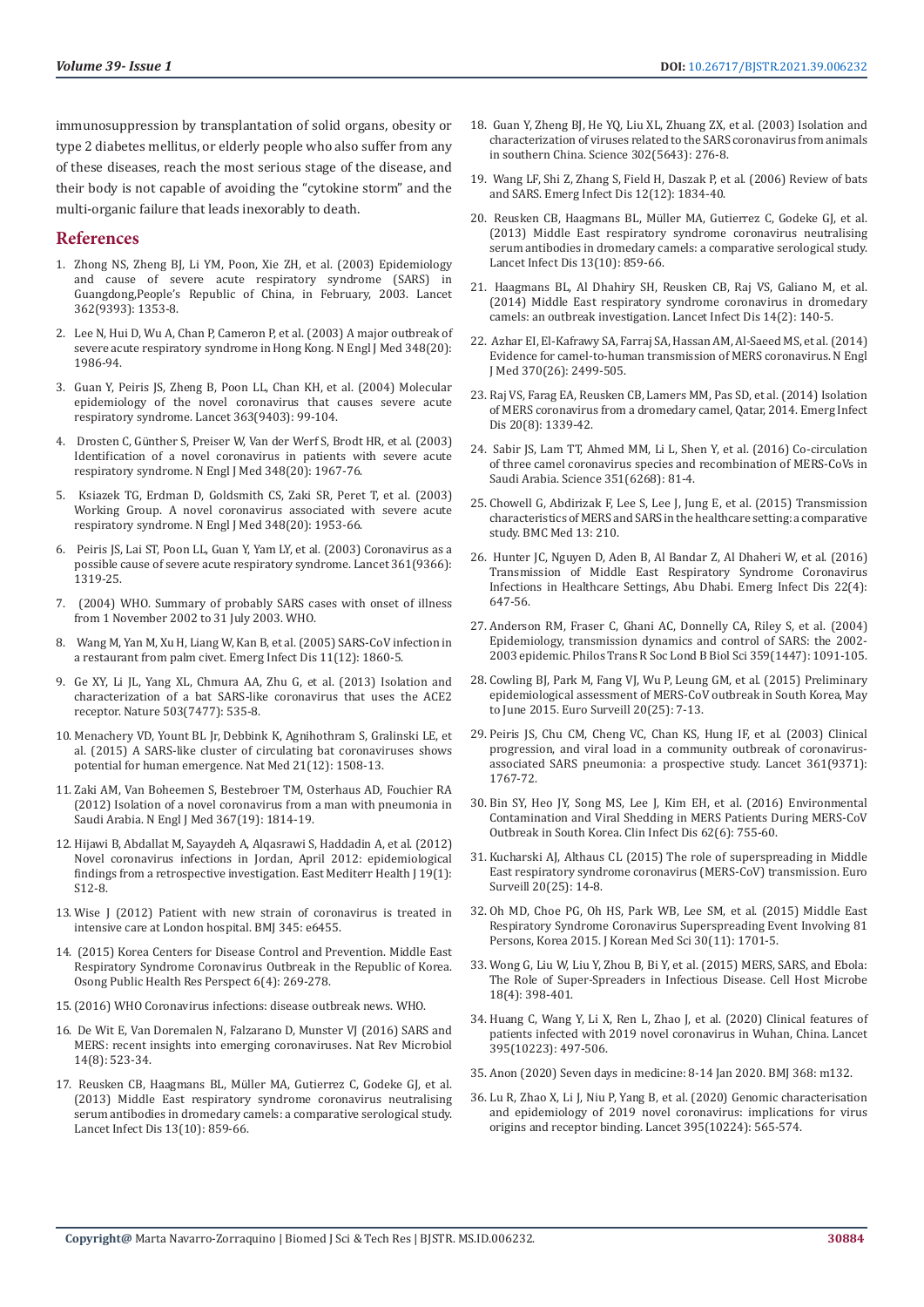- 37. (2019) European Centre for Disease Prevention and Control. European Centre for Disease Prevention and Control data Geographical distribution of 2019-nCov cases.
- 38. [Zheng J \(2020\) SARS-CoV-2: An Emerging Coronavirus that Causes a](https://pubmed.ncbi.nlm.nih.gov/32226285/)  [Global Threat. Int J Biol Sci 16\(10\): 1678-1685.](https://pubmed.ncbi.nlm.nih.gov/32226285/)
- 39.(2019) WHO. Update WHO Report 2020.
- 40. WHO. Coronavirus Disease 2019 (COVID-19) Situation Report–52. (2019) Geneva: World Health Organization.
- 41. Navarro M, Salinas JC, Román J, Larrad L, Pastor C, et al. (1992) Immunological response to surgery and implicate cytokines. Eur Surg Res 24 (S2): 58.
- 42. Navarro-Zorraquino M (1997) Respuesta inmunológica en el shock y el fallo multiorgánico. In: Navarro-Zorraquino M (Edt.)., Aspectos inmunológios de la cirugía. ed. Zaragoza: Prensas Universitarias de Zaragoza, p. 261-300.
- 43. [Navarro-Zorraquino M \(2020\) Possible Treatment of Seriously Ill](https://wrightacademia.org/articles/jscc/jscc-1-001.php?jid=jscc)  [Patient with COVID-19, from the Immunological Point of View. J SARS-](https://wrightacademia.org/articles/jscc/jscc-1-001.php?jid=jscc)[CoV-2 COVID 1: 001.](https://wrightacademia.org/articles/jscc/jscc-1-001.php?jid=jscc)
- 44. [Mortaz E, Tabarsi P, Varahram M, Folkerts G, Adcock IM \(2020\) The](https://www.frontiersin.org/articles/10.3389/fimmu.2020.02037/full)  [Immune Response and Immunopathology of COVID-19. Front Immunol](https://www.frontiersin.org/articles/10.3389/fimmu.2020.02037/full)  [11: 2037.](https://www.frontiersin.org/articles/10.3389/fimmu.2020.02037/full)
- 45. [Channappanavar R, Perlman S \(2017\) Pathogenic human coronavirus](https://pubmed.ncbi.nlm.nih.gov/28466096/)  [infections: causes and consequences of cytokine storm and](https://pubmed.ncbi.nlm.nih.gov/28466096/)  [immunopathology. Semin Immunopathol 39\(5\): 529-539.](https://pubmed.ncbi.nlm.nih.gov/28466096/)
- 46. [Li H, Liu L, Zhang D, Xu J, Dai H, et al. \(2020\) SARS- CoV-2 and viral sepsis:](https://pubmed.ncbi.nlm.nih.gov/32311318/)  [observations and hypotheses. Lancet 395\(10235\): 1517-1520.](https://pubmed.ncbi.nlm.nih.gov/32311318/)
- 47. Furchgott RF, Zawadzki JV (1980) The obligatory role of endothelial cells in the relaxation of arterial smooth muscle by acetylcholina. Nature (Lond) 288: 373-376.
- 48. [Moncada S, Palmer RM, Higgs EA \(1991\) Nitirc-oxide: Physiology](https://pubmed.ncbi.nlm.nih.gov/1852778/)  [pathophysiology and pharmacology. Reviews 43\(2\): 110-142.](https://pubmed.ncbi.nlm.nih.gov/1852778/)
- 49. [Bredt DS, Hwang PM, Snyder SH \(1990\) Localization of oxide synthase](https://pubmed.ncbi.nlm.nih.gov/1700301/)  [indicating a neural role for nitric oxide. Nature \(Lond\) 347: 768-770.](https://pubmed.ncbi.nlm.nih.gov/1700301/)
- 50. [Brenman JE, Bredt DS \(1997\) Synaptic signaling by nitric oxide. Curr](https://pubmed.ncbi.nlm.nih.gov/9232800/)  [Opin Neurobiol 7\(3\): 374-8.](https://pubmed.ncbi.nlm.nih.gov/9232800/)
- 51. CDC Coronavirus Disease 2019 (COVID-19) [Internet]. Centers for Disease Control and Prevention. People with Certain Medical Conditions. 2020 [citado 4 de diciembre de 2020].
- 52. [Gholam Hossein Meftahi, Zohreh Jangravi, Hedayat Sahrae, Zahra Bahari](https://pubmed.ncbi.nlm.nih.gov/32529477/)  [\(2020\) The possible pathophysiology mechanism of cytokine storm in](https://pubmed.ncbi.nlm.nih.gov/32529477/)  [elderly adults with COVID-19 infection: the contribution of "inflame](https://pubmed.ncbi.nlm.nih.gov/32529477/)[aging" Review Inflamm Res 69\(9\): 825-839.](https://pubmed.ncbi.nlm.nih.gov/32529477/)
- 53. [Chen Y, Klein SL, Garibaldi BT, Li H, Wu C, et al. \(2021\) Aging in COVID-19:](https://pubmed.ncbi.nlm.nih.gov/33137510/)  [Vulnerability, immunity and intervention. Ageing Res Rev 65: 101205.](https://pubmed.ncbi.nlm.nih.gov/33137510/)
- 54. [Chen J, Jiang Q, Xia X, Liu K, Yu Z, et al. \(2020\) Individual variation of the](https://pubmed.ncbi.nlm.nih.gov/32558150/)  [SARS-CoV-2 receptor ACE2 gene expression and regulation. Aging Cell.](https://pubmed.ncbi.nlm.nih.gov/32558150/)  [19\(7\): e13168.](https://pubmed.ncbi.nlm.nih.gov/32558150/)
- 55. [Xie X, Chen J, Wang X, Zhang F, Liu Y \(2006\) Age- and gender-related](https://www.ncbi.nlm.nih.gov/labs/pmc/articles/PMC7094566/)  [difference of ACE2 expression in rat lung. Life Sci 78\(19\): 2166-71.](https://www.ncbi.nlm.nih.gov/labs/pmc/articles/PMC7094566/)
- 56. Garrido A, Cruces J, Cepriá[n N, Vara E, De la Fuente M \(2019\) Oxida- tive](https://www.ncbi.nlm.nih.gov/labs/pmc/articles/PMC6387005/)[inflammatory stress in immune cells from adult mice with premature](https://www.ncbi.nlm.nih.gov/labs/pmc/articles/PMC6387005/)  [aging. Int J Mol Sci 20\(3\): 769.](https://www.ncbi.nlm.nih.gov/labs/pmc/articles/PMC6387005/)
- 57. [Barbosa MC, Grosso RA, Fader CM \(2019\) Hallmarks of Aging: An](https://pubmed.ncbi.nlm.nih.gov/30687233/)  [Autophagic Perspective. Front Endocrinol \(Lausanne\) 9: 790.](https://pubmed.ncbi.nlm.nih.gov/30687233/)
- 58. [Salminen A, Kaarniranta K, Kauppinen A \(2012\) Inflammaging:](https://pubmed.ncbi.nlm.nih.gov/22411934/) [disturbed interplay between autophagy and inflammasomes. Aging](https://pubmed.ncbi.nlm.nih.gov/22411934/) [4\(3\): 166.](https://pubmed.ncbi.nlm.nih.gov/22411934/)
- 59. [Chen G, Kroemer G, Kepp O \(2020\) Mitophagy: an emerging role in aging](https://pubmed.ncbi.nlm.nih.gov/32274386/) [and age-associated diseases. Front Cell Dev Biol 8: 200.](https://pubmed.ncbi.nlm.nih.gov/32274386/)
- 60. Ghobadi N, Sahraei H, Meftahi GH, Bananej M, Salehi S (2016) Effect of estradiol replacement in ovariectomized NMRI mice in response to acute and chronic stress. J Appl Pharm Sci 6(11): 176-84.
- 61. [Faraji N, Shiravi A, Bahari Z, Shirvani H, Meftahi GH \(2020\) Baso- lateral](https://link.springer.com/article/10.1134/S1819712420010079) amygdala α[1-adrenergic receptor suppression attenuates stress](https://link.springer.com/article/10.1134/S1819712420010079)[induced anxiety-like behavior and spine morphology impairment on](https://link.springer.com/article/10.1134/S1819712420010079) [hippocampal CA1 pyramidal neurons. Neuro-chem J 14: 77-89.](https://link.springer.com/article/10.1134/S1819712420010079)
- 62. [Vernucci E, Tomino C, Molinari F, Limongi D, Aventaggiato M, et al.](https://pubmed.ncbi.nlm.nih.gov/31210843/) [\(2019\) Mitophagy and oxidative stress in cancer and aging: focus on](https://pubmed.ncbi.nlm.nih.gov/31210843/) [sirtuins and nanomaterials. Oxid Med Cell Longev, pp. 1-19.](https://pubmed.ncbi.nlm.nih.gov/31210843/)
- 63. [Bahari Z, Meftahi GH, Meftahi MA \(2018\) Dopamine effects on stress](https://pubmed.ncbi.nlm.nih.gov/30215620/)[induced working memory deficits. Behav Pharmacol 29\(7\): 584-91.](https://pubmed.ncbi.nlm.nih.gov/30215620/)
- 64. [Davalos AR, Coppe JP, Campisi J, Desprez PY \(2010\) Senescent cells as a](https://pubmed.ncbi.nlm.nih.gov/20390322/) [source of inflammatory factors for tumor progression. Cancer Metastasis](https://pubmed.ncbi.nlm.nih.gov/20390322/) [Rev 29\(2\):273-83.](https://pubmed.ncbi.nlm.nih.gov/20390322/)
- 65. [Freund A, Orjalo AV, Desprez PY, Campisi J \(2010\) Inflammatory](https://pubmed.ncbi.nlm.nih.gov/20444648/) [networks during cellular senescence: causes and consequences. Trends](https://pubmed.ncbi.nlm.nih.gov/20444648/) [Mol Med 16\(5\): 238-46.](https://pubmed.ncbi.nlm.nih.gov/20444648/)
- 66. [Stout MB, Justice JN, Nicklas BJ, Kirkland JL \(2017\) Physiological aging:](https://pubmed.ncbi.nlm.nih.gov/27927801/) [links among adipose tissue dysfunction, diabetes, and frailty. Physiology](https://pubmed.ncbi.nlm.nih.gov/27927801/) [32\(1\): 9-19.](https://pubmed.ncbi.nlm.nih.gov/27927801/)
- 67. Petrakis D, Margină [D, Tsarouhas K, Tekos F, Stan M, et al. \(2020\) Obesity](https://pubmed.ncbi.nlm.nih.gov/32377709/) [- a risk factor for increased COVID-19 prevalence, severity and lethality](https://pubmed.ncbi.nlm.nih.gov/32377709/) [\(Review\). Mol Med Rep 22\(1\): 9-19.](https://pubmed.ncbi.nlm.nih.gov/32377709/)
- 68. [Covarrubias AJ, Kale A, Perrone R, Lopez-Dominguez JA, Pisco AO, et](https://europepmc.org/article/ppr/ppr76505) [al. \(2019\) Aging-related inflammation driven by cellular senes-cence](https://europepmc.org/article/ppr/ppr76505) [enhances NAD consumption via activation of CD38+ pro-inflammatory](https://europepmc.org/article/ppr/ppr76505) [macrophages. bioRxiv 609438.](https://europepmc.org/article/ppr/ppr76505)
- 69. [Alicka M, Kornicka-Garbowska K, Kucharczyk K, Kępska M, R](https://www.researchgate.net/publication/338378356_Age-dependent_impairment_of_adipose-derived_stem_cells_isolated_from_horses)ӧcken M, [et al. \(2020\) Agedependent impairment of adipose-derived stem cells](https://www.researchgate.net/publication/338378356_Age-dependent_impairment_of_adipose-derived_stem_cells_isolated_from_horses) [isolated from horses. Stem Cell Res Ther 11\(1\): 1-20.](https://www.researchgate.net/publication/338378356_Age-dependent_impairment_of_adipose-derived_stem_cells_isolated_from_horses)
- 70. [Ponnappan S, Ponnappan U \(2011\) Aging and immune function:](https://www.ncbi.nlm.nih.gov/labs/pmc/articles/PMC3061194/) [molecular mechanisms to interventions. Antioxid Redox Sign 14\(8\):](https://www.ncbi.nlm.nih.gov/labs/pmc/articles/PMC3061194/) [1551-1585.](https://www.ncbi.nlm.nih.gov/labs/pmc/articles/PMC3061194/)
- 71. [Camous X, Pera A, Solana R, Larbi A \(2012\) NK cells in healthy aging and](https://www.hindawi.com/journals/bmri/2012/195956/) [age-associated diseases. BioMed Res Int 2:1-8.](https://www.hindawi.com/journals/bmri/2012/195956/)
- 72. [Bektas A, Schurman SH, Sen R, Ferrucci L \(2017\) Human T cell](https://pubmed.ncbi.nlm.nih.gov/28733462/) [immunosenescence and inflammation in aging. J Leukocyte Biol 102\(4\):](https://pubmed.ncbi.nlm.nih.gov/28733462/) [977-88.](https://pubmed.ncbi.nlm.nih.gov/28733462/)
- 73. García-Á[lvarez F, Navarro-Zorraquino M, Castro A, Grasa JM, Pastor C, et](https://pubmed.ncbi.nlm.nih.gov/19123052/) [al. \(2009\) Effect of age on cytokine response in an experimental model](https://pubmed.ncbi.nlm.nih.gov/19123052/) [of osteomyelitis. Biogerontology 10\(5\): 649-658.](https://pubmed.ncbi.nlm.nih.gov/19123052/)
- 74. García Álvarez F, Gonzá[lez P, Navarro-Zorraquino M, Larrad L, Garc](https://pubmed.ncbi.nlm.nih.gov/17490758/)ía-Alvarez Á[lvarez I, et al. \(2008\) Immune cell variations in patients with](https://pubmed.ncbi.nlm.nih.gov/17490758/) [hip fracture. Archv Gerontol Geriatr 46\(2\): 117-124.](https://pubmed.ncbi.nlm.nih.gov/17490758/)
- 75. [Zanni F, Vescovini R, Biasini C, Fagnoni F, Zanlari L, et al. \(2003\) Marked](https://pubmed.ncbi.nlm.nih.gov/12954485/) [increase with age of type 1 cytokines within memory and effector/](https://pubmed.ncbi.nlm.nih.gov/12954485/) [cytotoxic CD8+ T cells in humans: a contribution to understand the](https://pubmed.ncbi.nlm.nih.gov/12954485/) [relationship between inflammation and immunosenescence. Exp](https://pubmed.ncbi.nlm.nih.gov/12954485/) [Gerontol 38\(9\): 981-7.](https://pubmed.ncbi.nlm.nih.gov/12954485/)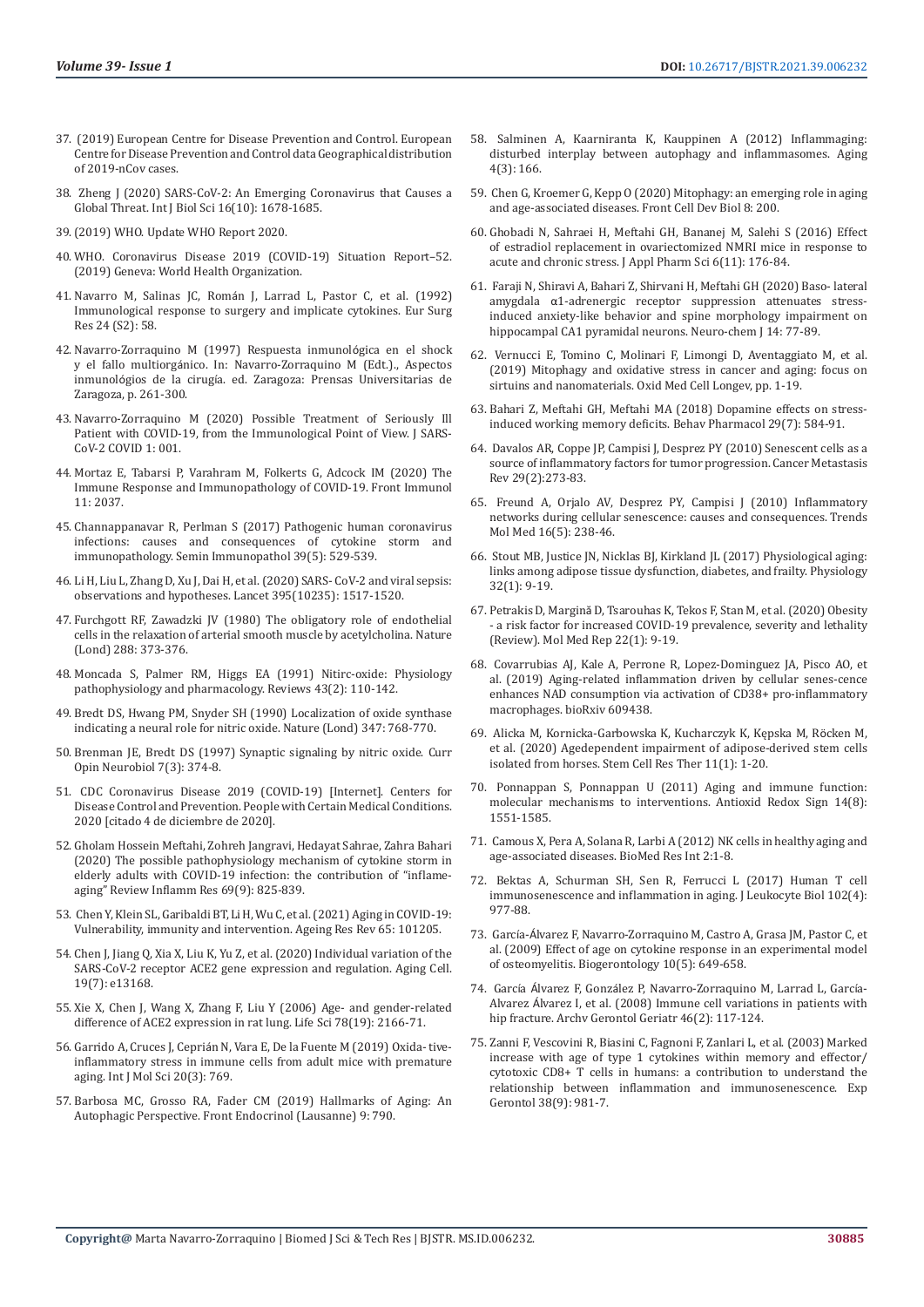- 76. [Schmitt V, Rink L, Uciechowski P \(2013\) The Th17/Treg balance is](https://pubmed.ncbi.nlm.nih.gov/24055797/)  [disturbed during aging. Exp Gerontol 48\(12\): 1379-86.](https://pubmed.ncbi.nlm.nih.gov/24055797/)
- 77. [Cao X \(2020\) COVID-19: immunopathology and its implications for](https://www.nature.com/articles/s41577-020-0308-3)  [therapy. Nat Rev Immunol 20: 269-70.](https://www.nature.com/articles/s41577-020-0308-3)
- 78. [Schouten LR, Van Kaam AH, Kohse F, Veltkamp F, Bos LD, et al. \(2019\)](https://annalsofintensivecare.springeropen.com/articles/10.1186/s13613-019-0529-4)  [Age-dependent differences in pulmonary host responses in ARDS: a](https://annalsofintensivecare.springeropen.com/articles/10.1186/s13613-019-0529-4)  [prospective observational cohort study. Ann Intensive Care 9\(1\): 55.](https://annalsofintensivecare.springeropen.com/articles/10.1186/s13613-019-0529-4)
- 79. [Elizondo Montemayor L, Castillo EC, Rodr](https://www.researchgate.net/publication/319153160_Seasonal_Variation_in_Vitamin_D_in_Association_with_Age_Inflammatory_Cytokines_Anthropometric_Parameters_and_Lifestyle_Factors_in_Older_Adults)íguez López C, Villarreal Calderón JR, Gó[mez Carmona M, et al. \(2017\) Seasonal variation](https://www.researchgate.net/publication/319153160_Seasonal_Variation_in_Vitamin_D_in_Association_with_Age_Inflammatory_Cytokines_Anthropometric_Parameters_and_Lifestyle_Factors_in_Older_Adults)  [in vitamin D in association with age, inflammatory cytokines,](https://www.researchgate.net/publication/319153160_Seasonal_Variation_in_Vitamin_D_in_Association_with_Age_Inflammatory_Cytokines_Anthropometric_Parameters_and_Lifestyle_Factors_in_Older_Adults)  [anthropometric parameters, and lifestyle factors in older adults. Mediat](https://www.researchgate.net/publication/319153160_Seasonal_Variation_in_Vitamin_D_in_Association_with_Age_Inflammatory_Cytokines_Anthropometric_Parameters_and_Lifestyle_Factors_in_Older_Adults)  [Inflamm, pp. 1-14.](https://www.researchgate.net/publication/319153160_Seasonal_Variation_in_Vitamin_D_in_Association_with_Age_Inflammatory_Cytokines_Anthropometric_Parameters_and_Lifestyle_Factors_in_Older_Adults)
- 80. [Aslam MM, John P, Bhatti A, Jahangir S, Kamboh MI \(2019\) Vitamin D](https://www.researchgate.net/publication/332915111_Vitamin_D_as_a_Principal_Factor_in_Mediating_Rheumatoid_Arthritis-Derived_Immune_Response)  [as a principal factor in mediating rheumatoid arthritis-derived immune](https://www.researchgate.net/publication/332915111_Vitamin_D_as_a_Principal_Factor_in_Mediating_Rheumatoid_Arthritis-Derived_Immune_Response)  [response. BioMed Res Int 2019: 1-12.](https://www.researchgate.net/publication/332915111_Vitamin_D_as_a_Principal_Factor_in_Mediating_Rheumatoid_Arthritis-Derived_Immune_Response)
- 81. Sişmanlar T, Aslan AT, Gülbahar Ö, Ö[zkan S \(2016\) The effect of vitamin](https://pubmed.ncbi.nlm.nih.gov/27489466/)  [D on lower respiratory tract infections in children. Turk Pediatr Ars](https://pubmed.ncbi.nlm.nih.gov/27489466/)  [51\(2\): 94.](https://pubmed.ncbi.nlm.nih.gov/27489466/)
- 82. [Murai IH, Fernandes AL, Sales LP, Pinto AJ, Goessler KF, et al. \(2021\)](https://pubmed.ncbi.nlm.nih.gov/33595634/)  [Effect of a Single High Dose of Vitamin D3 on Hospital Length of Stay](https://pubmed.ncbi.nlm.nih.gov/33595634/)  [in Patients with Moderate to Severe COVID-19: A Randomized Clinical](https://pubmed.ncbi.nlm.nih.gov/33595634/)  [Trial. JAMA 325\(11\): 1053-1060.](https://pubmed.ncbi.nlm.nih.gov/33595634/)
- 83. [Haitao T, Vermunt JV, Abeykoon J, Ghamrawi R, Gunaratne M, et al.](https://pubmed.ncbi.nlm.nih.gov/33012349/)  [\(2020\) COVID-19 and Sex Differences: Mechanisms and Biomarkers.](https://pubmed.ncbi.nlm.nih.gov/33012349/)  [Mayo Clin Proc 95\(10\): 2189-2203.](https://pubmed.ncbi.nlm.nih.gov/33012349/)
- 84. [Trivedi N, Verma A, Kumar D \(2020\) Possible treatment and strategies](https://pubmed.ncbi.nlm.nih.gov/33336780/)  [for COVID-19: review and assessment. Eur Rev Med Pharmacol Sci](https://pubmed.ncbi.nlm.nih.gov/33336780/)  [24\(23\): 12593-12608.](https://pubmed.ncbi.nlm.nih.gov/33336780/)
- 85. [De Wit E, Feldmann F, Cronin J, Jordan R, Okumura A, et al. \(2020\)](https://pubmed.ncbi.nlm.nih.gov/32054787/)  [Prophylactic and therapeutic remdesivir \(GS-5734\) treatment in the](https://pubmed.ncbi.nlm.nih.gov/32054787/)  [rhesus macaque model of MERS-CoV infection. Proc Natl Acad Sci U S A](https://pubmed.ncbi.nlm.nih.gov/32054787/)  [117\(12\): 6771-6776.](https://pubmed.ncbi.nlm.nih.gov/32054787/)
- 86. [Cai Q, Yang M, Liu D, Chen J, Shu D, et al. \(2020\) Experimental Treatment](https://pubmed.ncbi.nlm.nih.gov/32346491/)  [with Favipiravir for COVID-19: An Open-Label Control Study. Engineering](https://pubmed.ncbi.nlm.nih.gov/32346491/)  [\(Beijing\) 6\(10\): 1192-1198.](https://pubmed.ncbi.nlm.nih.gov/32346491/)
- 87. [Choy KT, Wong AY, Kaewpreedee P, Sia SF, Chen D, et al. \(2020\)](https://pubmed.ncbi.nlm.nih.gov/32251767/)  [Remdesivir, lopinavir, emetine, and homoharringtonine inhibit SARS-](https://pubmed.ncbi.nlm.nih.gov/32251767/)CoV-2 replication *in vitro*[. Antiviral Res 178: 104786.](https://pubmed.ncbi.nlm.nih.gov/32251767/)
- 88. [Yao TT, Qian JD, Zhu WY, Wang Y, Wang GQ \(2020\) A systematic review](https://pubmed.ncbi.nlm.nih.gov/32104907/)  [of lopinavir therapy for SARS coronavirus and MERS coronavirus-A](https://pubmed.ncbi.nlm.nih.gov/32104907/)  [possible reference for coronavirus disease-19 treatment option. J Med](https://pubmed.ncbi.nlm.nih.gov/32104907/)  [Virol 92\(6\): 556-563.](https://pubmed.ncbi.nlm.nih.gov/32104907/)
- 89. [Wang M, Cao R, Zhang L, Yang X, Liu J, et al. \(2020\) Remdesivir and](https://pubmed.ncbi.nlm.nih.gov/32020029/)  [chloroquine effectively inhibit the recently emerged novel coronavirus](https://pubmed.ncbi.nlm.nih.gov/32020029/)  (2019-nCoV) *in vitro*[. Cell Res 30\(3\): 269-271.](https://pubmed.ncbi.nlm.nih.gov/32020029/)
- 90. [Chan JF, Yao Y, Yeung ML, Deng W, Bao L, et al. \(2015\) Treatment with](https://pubmed.ncbi.nlm.nih.gov/26198719/)  Lopinavir/Ritonavir or Interferon-β[1b Improves Outcome of MERS-CoV](https://pubmed.ncbi.nlm.nih.gov/26198719/)  [Infection in a Nonhuman Primate Model of Common Marmoset. J Infect](https://pubmed.ncbi.nlm.nih.gov/26198719/)  [Dis 212\(12\): 1904-13.](https://pubmed.ncbi.nlm.nih.gov/26198719/)
- 91. [Zhu Z, Lu Z, Xu T, Chen C, Yang G, et al. \(2020\) Arbidol monotherapy](https://pubmed.ncbi.nlm.nih.gov/32283143/)  [is superior to lopinavir/ritonavir in treating COVID-19. J Infect 81\(1\):](https://pubmed.ncbi.nlm.nih.gov/32283143/)  [e21-e23.](https://pubmed.ncbi.nlm.nih.gov/32283143/)
- 92. [Pepperrell T, Pilkington V, Owen A, Wang J, Hill AM \(2020\) Review of](https://pubmed.ncbi.nlm.nih.gov/32405422/)  [safety and minimum pricing of nitazoxanide for potential treatment of](https://pubmed.ncbi.nlm.nih.gov/32405422/)  [COVID-19. J Virus Erad 6\(2\): 52-60.](https://pubmed.ncbi.nlm.nih.gov/32405422/)
- 93. [Heidary F, Gharebaghi R \(2020\) Ivermectin: a systematic review from](https://pubmed.ncbi.nlm.nih.gov/32533071/)  [antiviral effects to COVID-19 complementary regimen. J Antibiot \(Tokyo\)](https://pubmed.ncbi.nlm.nih.gov/32533071/)  [73\(9\): 593-602.](https://pubmed.ncbi.nlm.nih.gov/32533071/)
- 94. Strö[her U, DiCaro A, Li Y, Strong JE, Aoki F, et al. \(2004\) severe acute](https://pubmed.ncbi.nlm.nih.gov/15031783/) [respiratory syndrome-related coronavirus is inhibited by interferon](https://pubmed.ncbi.nlm.nih.gov/15031783/)[alpha. J Infect Dis 189\(7\): 1164-7.](https://pubmed.ncbi.nlm.nih.gov/15031783/)
- 95. [Jamilloux Y, Henry T, Belot A, Viel S, Fauter M, et al. \(2020\) Should we](https://pubmed.ncbi.nlm.nih.gov/32376392/) [stimulate or suppress immune responses in COVID-19? Cytokine and](https://pubmed.ncbi.nlm.nih.gov/32376392/) [anti-cytokine interventions. Autoimmun Rev 19\(7\): 102567.](https://pubmed.ncbi.nlm.nih.gov/32376392/)
- 96. [Ledford H \(2020\) Coronavirus breakthrough: dexamethasone is first](https://pubmed.ncbi.nlm.nih.gov/32546811/) [drug shown to save lives. Nature 582\(7813\): 469.](https://pubmed.ncbi.nlm.nih.gov/32546811/)
- 97. [Russell CD, Millar JE, Baillie JK \(2020\) Clinical evidence does not support](https://www.thelancet.com/journals/lancet/article/PIIS0140-6736(20)30317-2/fulltext) [corticosteroid treatment for 2019-nCoV lung injury. Lancet 395\(10223\):](https://www.thelancet.com/journals/lancet/article/PIIS0140-6736(20)30317-2/fulltext) [473-475.](https://www.thelancet.com/journals/lancet/article/PIIS0140-6736(20)30317-2/fulltext)
- 98. [Griffin MO, Fricovsky E, Ceballos G, Villarreal F \(2010\) Tetracyclines: a](https://pubmed.ncbi.nlm.nih.gov/20592239/) [pleitropic family of compounds with promising therapeutic properties.](https://pubmed.ncbi.nlm.nih.gov/20592239/) [Review of the literature. Am J Physiol Cell Physiol 299\(3\): C539-48](https://pubmed.ncbi.nlm.nih.gov/20592239/)**.**
- 99. [Bharadwaj S, Lee KE, Dwivedi VD, Kang SG \(2020\) Computational](https://pubmed.ncbi.nlm.nih.gov/32653520/) [insights into tetracyclines as inhibitors against SARS-CoV-2 Mpro via](https://pubmed.ncbi.nlm.nih.gov/32653520/) [combinatorial molecular simulation calculations. Life Sci 257: 118080.](https://pubmed.ncbi.nlm.nih.gov/32653520/)
- 100. [Luo P, Liu Y, Qiu L, Liu X, Liu D, et al. \(2020\) Tocilizumab treatment](https://pubmed.ncbi.nlm.nih.gov/32253759/) [in COVID-19: A single center experience. J Med Virol 92\(7\): 814-818.](https://pubmed.ncbi.nlm.nih.gov/32253759/)
- 101. [Zhang C, Wu Z, Li JW, Zhao H, Wang GQ \(2020\) Cytokine release](https://pubmed.ncbi.nlm.nih.gov/32234467/) [syndrome in severe COVID-19: interleukin-6 receptor antagonist](https://pubmed.ncbi.nlm.nih.gov/32234467/) [tocilizumab may be the key to reduce mortality. Int J Antimicrob](https://pubmed.ncbi.nlm.nih.gov/32234467/) [Agents 55\(5\): 105954.](https://pubmed.ncbi.nlm.nih.gov/32234467/)
- 102. [Xu X, Han M, Li T, Sun W, Wang D, et al. \(2020\) Effective treatment of](https://pubmed.ncbi.nlm.nih.gov/32350134/) [severe COVID-19 patients with tocilizumab. Proc Natl Acad Sci U S A](https://pubmed.ncbi.nlm.nih.gov/32350134/) [117\(20\): 10970-10975.](https://pubmed.ncbi.nlm.nih.gov/32350134/)
- 103. [Dogra S, Uprety S, Suresh SH \(2017\) Itolizumab, a novel anti-CD6](https://pubmed.ncbi.nlm.nih.gov/28064543/) [monoclonal antibody: a safe and efficacious biologic agent for](https://pubmed.ncbi.nlm.nih.gov/28064543/) [management of psoriasis. Expert Opin Biol Ther 17\(3\): 395-402.](https://pubmed.ncbi.nlm.nih.gov/28064543/)
- 104. [Loganathan S, Athalye SN, Joshi SR \(2020\) Itolizumab, an anti-](https://pubmed.ncbi.nlm.nih.gov/32700604/)[CD6 monoclonal antibody, as a potential treatment for COVID-19](https://pubmed.ncbi.nlm.nih.gov/32700604/) [complications. Expert Opin Biol Ther 20\(9\): 1025-1031.](https://pubmed.ncbi.nlm.nih.gov/32700604/)
- 105. [Wang Y, Cui R, Li G, Gao Q, Yuan S, et al. \(2016\) Teicoplanin inhibits](https://pubmed.ncbi.nlm.nih.gov/26585243/) [Ebola pseudovirus infection in cell culture. Antiviral Res 125: 1-7.](https://pubmed.ncbi.nlm.nih.gov/26585243/)
- 106. [Baron SA, Devaux C, Colson P, Raoult D, Rolain JM \(2020\) Teicoplanin:](https://pubmed.ncbi.nlm.nih.gov/32179150/) [an alternative drug for the treatment of COVID-19? Int J Antimicrob](https://pubmed.ncbi.nlm.nih.gov/32179150/) [Agents 55\(4\): 105944.](https://pubmed.ncbi.nlm.nih.gov/32179150/)
- 107. [Zhou N, Pan T, Zhang J, Li Q, Zhang X, et al. \(2016\) Glycopeptide](https://pubmed.ncbi.nlm.nih.gov/26953343/) [Antibiotics Potently Inhibit Cathepsin L in the Late Endosome/](https://pubmed.ncbi.nlm.nih.gov/26953343/) [Lysosome and Block the Entry of Ebola Virus, Middle East Respiratory](https://pubmed.ncbi.nlm.nih.gov/26953343/) [Syndrome Coronavirus \(MERS-CoV\), and Severe Acute Respiratory](https://pubmed.ncbi.nlm.nih.gov/26953343/) [Syndrome Coronavirus \(SARS-CoV\). J Biol Chem 291\(17\): 9218-32.](https://pubmed.ncbi.nlm.nih.gov/26953343/)
- 108. [Ceccarelli G, Alessandri F, d'Ettorre G, Borrazzo C, Spagnolello O,](https://pubmed.ncbi.nlm.nih.gov/32454071/) [et al. \(2020\) Is teicoplanin a complementary treatment option for](https://pubmed.ncbi.nlm.nih.gov/32454071/) [COVID-19? The question remains. Int J Antimicrob Agents 56\(2\):](https://pubmed.ncbi.nlm.nih.gov/32454071/) [106029.](https://pubmed.ncbi.nlm.nih.gov/32454071/)
- 109. [Wang K, Chen W, Zhang Z, Deng Y, Lian JQ, et al. \(2020\) CD147-spike](https://pubmed.ncbi.nlm.nih.gov/33277466/) [protein is a novel route for SARS-CoV-2 infection to host cells. Signal](https://pubmed.ncbi.nlm.nih.gov/33277466/) [Transduct Target Ther 5\(1\): 283.](https://pubmed.ncbi.nlm.nih.gov/33277466/)
- 110. [Wechsler ME, Akuthota P, Jayne D, Khoury P, Klion A, et al. \(2017\)](https://pubmed.ncbi.nlm.nih.gov/28514601/) [Mepolizumab or Placebo for Eosinophilic Granulomatosis with](https://pubmed.ncbi.nlm.nih.gov/28514601/) [Polyangiitis. N Engl J Med 376\(20\): 1921-1932.](https://pubmed.ncbi.nlm.nih.gov/28514601/)
- 111. [Mastellos DC, Yancopoulou D, Kokkinos P, Huber-Lang M, Hajishengallis](https://pubmed.ncbi.nlm.nih.gov/25678219/) [G, et al. \(2015\) Compstatin: a C3-targeted complement inhibitor](https://pubmed.ncbi.nlm.nih.gov/25678219/) [reaching its prime for bedside intervention. Eur J Clin Invest 45\(4\):](https://pubmed.ncbi.nlm.nih.gov/25678219/) [423-40.](https://pubmed.ncbi.nlm.nih.gov/25678219/)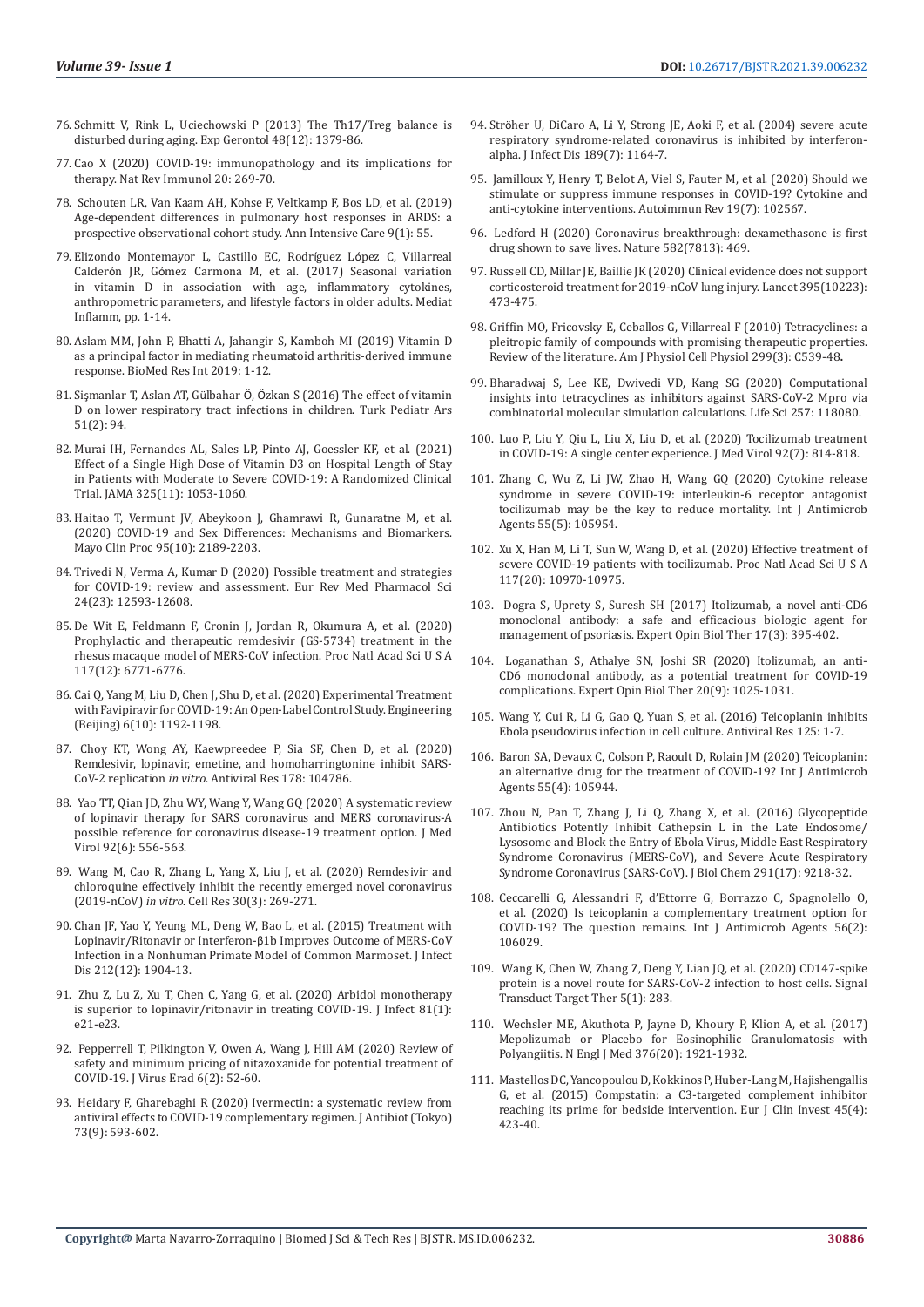- 112. [Giudice V, Pagliano P, Vatrella A, Masullo A, Poto S, et al. \(2020\)](https://www.ncbi.nlm.nih.gov/labs/pmc/articles/PMC7291857/)  [Combination of Ruxolitinib and Eculizumab for Treatment of Severe](https://www.ncbi.nlm.nih.gov/labs/pmc/articles/PMC7291857/)  [SARS-CoV-2-Related Acute Respiratory Distress Syndrome: A](https://www.ncbi.nlm.nih.gov/labs/pmc/articles/PMC7291857/)  [Controlled Study. Front Pharmacol 11: 857.](https://www.ncbi.nlm.nih.gov/labs/pmc/articles/PMC7291857/)
- 113. [Silasi-Mansat R, Zhu H, Georgescu C, Popescu N, Keshari RS, et al.](https://pubmed.ncbi.nlm.nih.gov/26337158/)  [\(2015\) Complement inhibition decreases early fibrogenic events in the](https://pubmed.ncbi.nlm.nih.gov/26337158/)  [lung of septic baboons. J Cell Mol Med 19\(11\): 2549-63.](https://pubmed.ncbi.nlm.nih.gov/26337158/)
- 114. [Mastaglio S, Ruggeri A, Risitano AM, Angelillo P, Yancopoulou D, et al.](https://pubmed.ncbi.nlm.nih.gov/32360516/)  [\(2020\) The first case of COVID-19 treated with the complement C3](https://pubmed.ncbi.nlm.nih.gov/32360516/)  [inhibitor AMY-101. Clin Immunol 215:108450.](https://pubmed.ncbi.nlm.nih.gov/32360516/)
- 115. [Costiniuk CT, Jenabian MA \(2020\) Acute inflammation and](https://www.ncbi.nlm.nih.gov/labs/pmc/articles/PMC7239000/)  [pathogenesis of SARS-CoV-2 infection: Cannabidiol as a potential anti](https://www.ncbi.nlm.nih.gov/labs/pmc/articles/PMC7239000/)[inflammatory treatment? Cytokine Growth Factor Rev 53:63-65.](https://www.ncbi.nlm.nih.gov/labs/pmc/articles/PMC7239000/)
- 116. [Cao L, Goreshnik I, Coventry B, Case JB, Miller L, et al. \(2020\) De](https://pubmed.ncbi.nlm.nih.gov/32907861/)  [novo design of picomolar SARS-CoV-2 miniprotein inhibitors. Science](https://pubmed.ncbi.nlm.nih.gov/32907861/)  [370\(6515\): 426-431.](https://pubmed.ncbi.nlm.nih.gov/32907861/)
- 117. [Salazar E, Perez KK, Ashraf M, Chen J, Castillo B, et al. \(2020\) Treatment](https://pubmed.ncbi.nlm.nih.gov/32473109/)  [of Coronavirus Disease 2019 \(COVID-19\) Patients with Convalescent](https://pubmed.ncbi.nlm.nih.gov/32473109/)  [Plasma. Am J Pathol 190\(8\): 1680-1690.](https://pubmed.ncbi.nlm.nih.gov/32473109/)
- 118. [Hodgson SH, Mansatta K, Mallett G, Harris V, Emary KRW, et al.](https://pubmed.ncbi.nlm.nih.gov/33125914/)  [\(2021\) What defines an efficacious COVID-19 vaccine? A review of](https://pubmed.ncbi.nlm.nih.gov/33125914/)  [the challenges assessing the clinical efficacy of vaccines against SARS-](https://pubmed.ncbi.nlm.nih.gov/33125914/)[CoV-2. Lancet Infect Dis 21\(2\): e26-e35.](https://pubmed.ncbi.nlm.nih.gov/33125914/)
- 119. [Mullard A \(2020\) COVID-19 vaccine development pipeline gears up.](https://pubmed.ncbi.nlm.nih.gov/32505245/)  [Lancet 395\(10239\): 1751-1752.](https://pubmed.ncbi.nlm.nih.gov/32505245/)
- 120. [Luo H, Tang QL, Shang YX, Liang SB, Yang M, et al. \(2020\) Can Chinese](https://pubmed.ncbi.nlm.nih.gov/32065348/)  [Medicine Be Used for Prevention of Corona Virus Disease 2019](https://pubmed.ncbi.nlm.nih.gov/32065348/)  [\(COVID-19\)? A Review of Historical Classics, Research Evidence and](https://pubmed.ncbi.nlm.nih.gov/32065348/)  [Current Prevention Programs. Chin J Integr Med 26\(4\): 243-250.](https://pubmed.ncbi.nlm.nih.gov/32065348/)
- 121. [Tahamtan A, Tavakoli-Yaraki M, Salimi V \(2020\) Opioids/cannabinoids](https://pubmed.ncbi.nlm.nih.gov/32576053/)  [as a potential therapeutic approach in COVID-19 patients. Expert Rev](https://pubmed.ncbi.nlm.nih.gov/32576053/)  [Respir Med 14\(10\): 965-967.](https://pubmed.ncbi.nlm.nih.gov/32576053/)
- 122. [Land WG \(2020\) Use of DAMPs and SAMPs as Therapeutic Targets or](https://pubmed.ncbi.nlm.nih.gov/32248387/)  [Therapeutics: A Note of Caution. Mol Diagn Ther 24\(3\): 251-262.](https://pubmed.ncbi.nlm.nih.gov/32248387/)
- 123. [Navarro-Zorraquino M, Pastor C, Stringa P, Soria J, Hern](https://pubmed.ncbi.nlm.nih.gov/33064706/)ández F, et [al. \(2020\) Implant of mesenchymal cells decreases acute cellular](https://pubmed.ncbi.nlm.nih.gov/33064706/)  [rejection in small bowel transplantation. Cir Cir 88\(5\): 554-561.](https://pubmed.ncbi.nlm.nih.gov/33064706/)
- 124. [Prud'homme GJ, Piccirillo CA \(2000\) The inhibitory effects of](https://pubmed.ncbi.nlm.nih.gov/10648114/)  [transforming growth factor-beta-1 \(TGF-beta1\) in autoimmune](https://pubmed.ncbi.nlm.nih.gov/10648114/)  [diseases. J Autoimmun 14\(1\): 23-42.](https://pubmed.ncbi.nlm.nih.gov/10648114/)
- 125. [Aydemir MN, Aydemir HB, Korkmaz EM, Budak M, Cekin N, et al. \(2021\)](https://pubmed.ncbi.nlm.nih.gov/33398248/)  [Computationally predicted SARS-COV-2 encoded microRNAs target](https://pubmed.ncbi.nlm.nih.gov/33398248/)  [NFKB, JAK/STAT and TGFB signaling pathways. Gene Rep 22: 101012.](https://pubmed.ncbi.nlm.nih.gov/33398248/)
- 126. [Mehta P, McAuley DF, Brown M, Sanchez E, Tattersall RS, et al. \(2020\)](https://www.thelancet.com/journals/lancet/article/PIIS0140-6736(20)30628-0/fulltext)  [HLH Across Speciality Collaboration, UK. COVID-19: consider cytokine](https://www.thelancet.com/journals/lancet/article/PIIS0140-6736(20)30628-0/fulltext)  [storm syndromes and immunosuppression. Lancet 395\(10229\):](https://www.thelancet.com/journals/lancet/article/PIIS0140-6736(20)30628-0/fulltext)  [1033-1034.](https://www.thelancet.com/journals/lancet/article/PIIS0140-6736(20)30628-0/fulltext)
- 127. [Pacha O, Sallman MA, Evans SE \(2020\) COVID-19: a case for inhibiting](https://pubmed.ncbi.nlm.nih.gov/32358580/)  [IL-17?. Nat Rev Immunol 20\(6\): 345-346.](https://pubmed.ncbi.nlm.nih.gov/32358580/)
- 128. [Li Q, Gu Y, Tu Q, Wang K, Gu X, et al. \(2016\) Blockade of Interleukin-17](https://pubmed.ncbi.nlm.nih.gov/26709006/)  [Restrains the Development of Acute Lung Injury. Scand J Immunol](https://pubmed.ncbi.nlm.nih.gov/26709006/)  [83\(3\): 203-11.](https://pubmed.ncbi.nlm.nih.gov/26709006/)
- 129. [Zhao Y, Kilian C, Turner JE, Lidia Bosurgi, Kevin Roedl, et al. \(2021\)](https://pubmed.ncbi.nlm.nih.gov/33622974/) [Clonal expansion and activation of tissue-resident memorylike Th17](https://pubmed.ncbi.nlm.nih.gov/33622974/) [cells expressing GM-CSF in the lungs of severe COVID-19 patients. Sci](https://pubmed.ncbi.nlm.nih.gov/33622974/) [Immunol 6\(56\): eabf6692.](https://pubmed.ncbi.nlm.nih.gov/33622974/)
- 130. [Bacchi S, Palumbo P, Sponta A, Coppolino MF \(2012\) Clinical](https://pubmed.ncbi.nlm.nih.gov/22934743/) [pharmacology of non-steroidal anti-inflammatory drugs: a review.](https://pubmed.ncbi.nlm.nih.gov/22934743/) [Anti-inflamm Antiallergy Agents Med Chem 11\(1\): 52-64.](https://pubmed.ncbi.nlm.nih.gov/22934743/)
- 131. Jasiecka A, Maś[lanka T, Jaroszewski JJ \(2014\) Pharmacological](https://pubmed.ncbi.nlm.nih.gov/24724493/) [characteristics of metamizole. Pol J Vet Sci 17\(1\): 207-14.](https://pubmed.ncbi.nlm.nih.gov/24724493/)
- 132. [Collares EF, Troncon LEA \(2019\) Effects of dipyrone on the digestive](https://pubmed.ncbi.nlm.nih.gov/30652827/) [tract. Braz J Med Biol Res 52\(2\): e8103.](https://pubmed.ncbi.nlm.nih.gov/30652827/)
- 133. [Rudin D, Spoendlin J, Cismaru AL, Liakoni E, Bonadies N, et al. \(2019\)](https://pubmed.ncbi.nlm.nih.gov/31383393/) [Metamizole-associated neutropenia: Comparison of patients with](https://pubmed.ncbi.nlm.nih.gov/31383393/) [neutropenia and metamizole-tolerant patients. Eur J Intern Med 68:](https://pubmed.ncbi.nlm.nih.gov/31383393/) [36-43.](https://pubmed.ncbi.nlm.nih.gov/31383393/)
- 134. Navarro Zorraquino M (1974) Aportación al estudio de la fibrinólisis, función plaquetaria y terapéutica antiagregante bajo la influencia del acto quirúrgico. Tesis Doctoral. Universidad de Zaragoza. Ed.: Hernández-M. DL.Z-761-74. Zaragoza 1975: 32-33,117-122,128.
- 135. Navarro-Zorraquino M, Lozano Mantecón R, Cornudella R, Salinas JC (1977) Changes in serum immunoglobulins, fibrinolysis and platelet function after major surgical operation. In: Louros NC (Edt.)., Proceedings of the Biennial World Congress of the International College of Surgeons. Vol. III Atenas, pp. 1126-1128.
- 136. Navarro M, Lasierra J, Lozano R, Viladés E (1975) Acción de la oxquinazina metilada sobre la agregación plaquetaria en el período postoperatorio. Medicina Clínica 65: 511-514.
- 137. [Wang W, Xu Y, Gao R, Lu R, Han K, et al. \(2020\) Tan W. Detection of](https://www.ncbi.nlm.nih.gov/labs/pmc/articles/PMC7066521/) [SARS-CoV-2 in different types of clinical specimens. JAMA 323\(18\):](https://www.ncbi.nlm.nih.gov/labs/pmc/articles/PMC7066521/) [1843-1844.](https://www.ncbi.nlm.nih.gov/labs/pmc/articles/PMC7066521/)
- 138. Tay MZ, Poh CM, Rénia L, MacAry PA, Ng LF (2020) The trinity of COVID-19: immunity, inflammation and intervention. Nat Rev Immunol 28: 1-2.
- 139. [Rea IM, Gibson DS, McGilligan V, McNerlan SE, Alexander HD, et al.](https://pubmed.ncbi.nlm.nih.gov/29686666/) [\(2018\) Age and age-related diseases: role of inflammation triggers and](https://pubmed.ncbi.nlm.nih.gov/29686666/) [cytokines. Front Immunol 9: 586.](https://pubmed.ncbi.nlm.nih.gov/29686666/)
- 140. [Schmitt V, Rink L, Uciechowski P \(2013\) The Th17/Treg balance is](https://pubmed.ncbi.nlm.nih.gov/24055797/) [disturbed during aging. Exp Gerontol 48\(12\): 1379-86.](https://pubmed.ncbi.nlm.nih.gov/24055797/)
- 141. [Martinez MA \(2020\) Compounds with Therapeutic Potential against](https://pubmed.ncbi.nlm.nih.gov/32152082/) [Novel Respiratory 2019 Coronavirus. Antimicrob Agents Chemother](https://pubmed.ncbi.nlm.nih.gov/32152082/) [64\(5\): e00399-20.](https://pubmed.ncbi.nlm.nih.gov/32152082/)
- 142. [Cao L, Goreshnik I, Coventry B, Case JB, Miller L, et al. \(2020\) De](https://pubmed.ncbi.nlm.nih.gov/32907861/) [novo design of picomolar SARS-CoV-2 miniprotein inhibitors. Science](https://pubmed.ncbi.nlm.nih.gov/32907861/) [370\(6515\): 426-431.](https://pubmed.ncbi.nlm.nih.gov/32907861/)
- 143. [Pfrepper C, Deters S, Metze M, Siegemund R, Gockel I, et al. \(2019\)](https://pubmed.ncbi.nlm.nih.gov/30778625/) [Metamizole inhibits arachidonic acid-induced platelet aggregation](https://pubmed.ncbi.nlm.nih.gov/30778625/) [after surgery and impairs the effect of aspirin in hospitalized patients.](https://pubmed.ncbi.nlm.nih.gov/30778625/) [Eur J Clin Pharmacol 75\(6\): 777-784.](https://pubmed.ncbi.nlm.nih.gov/30778625/)